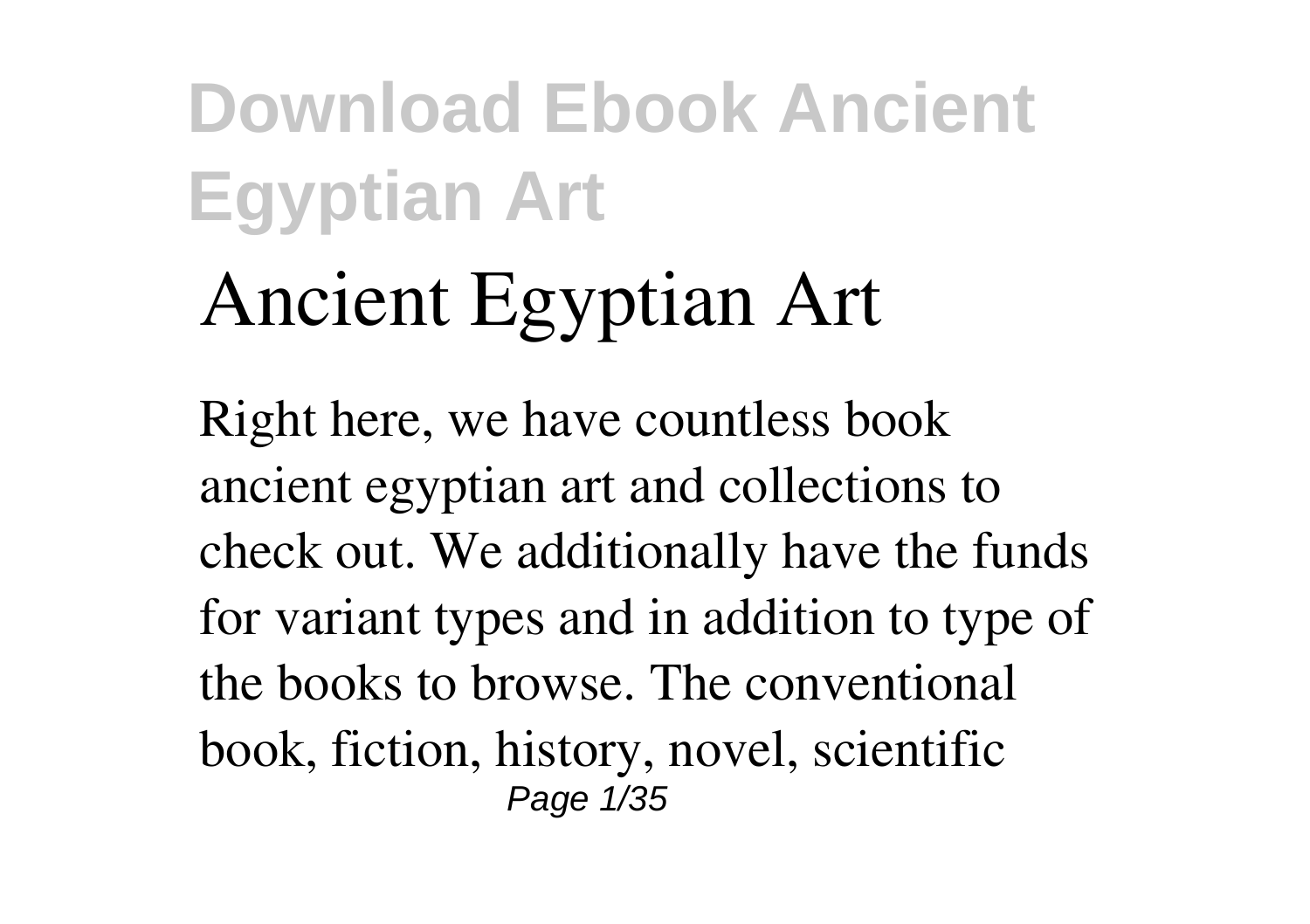research, as without difficulty as various other sorts of books are readily open here.

As this ancient egyptian art, it ends stirring instinctive one of the favored ebook ancient egyptian art collections that we have. This is why you remain in the best website to see the unbelievable books to Page 2/35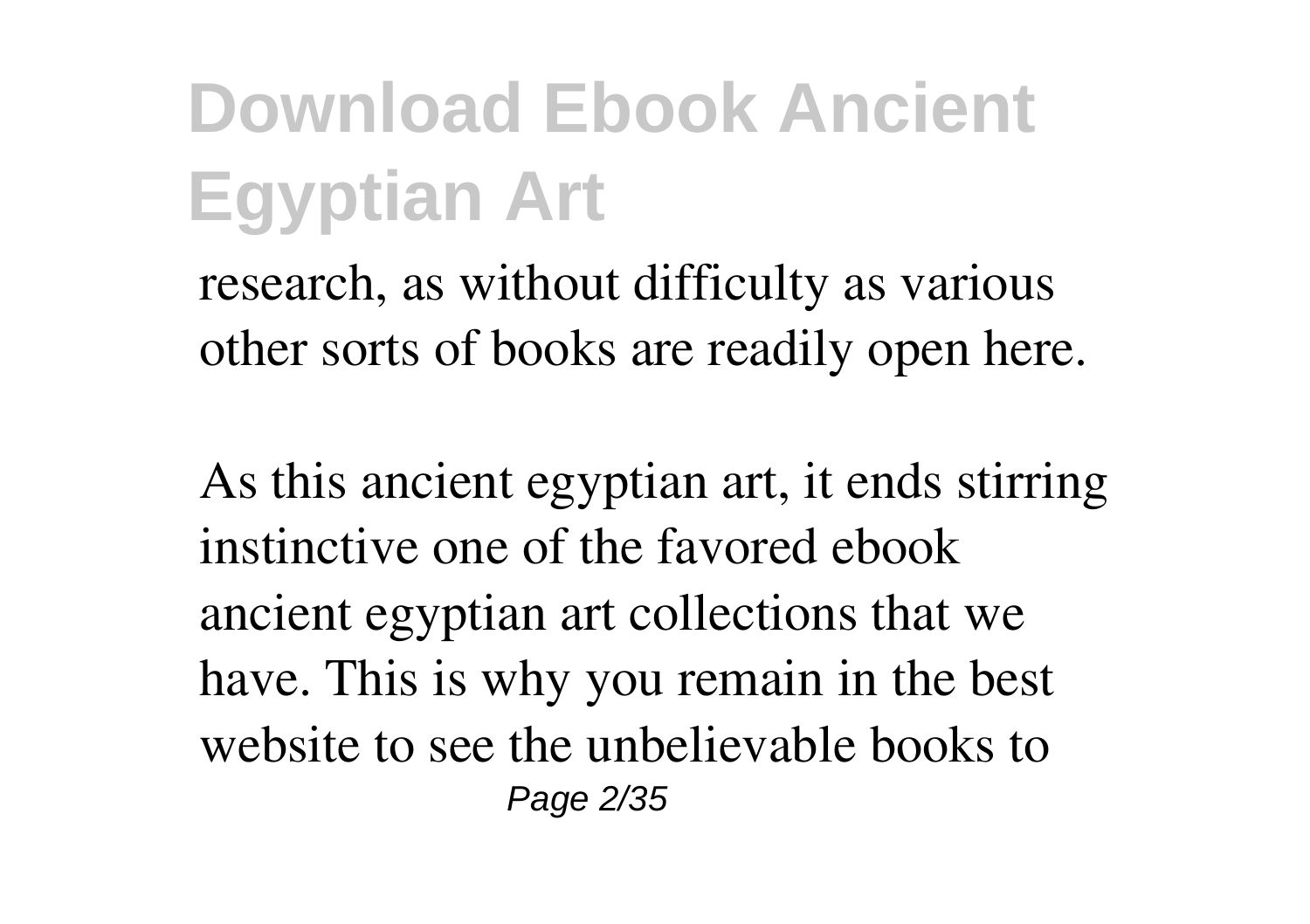*Egyptian Art History from Goodbye-Art Academy* **Egyptian Art and its Formal and Symbolic Qualities cc Examples of ancient Egyptian art** Ancient Egypt Art History *Ancient Egyptian Art Ancient Egyptian Magic: A Hands-On Guide by* Page 3/35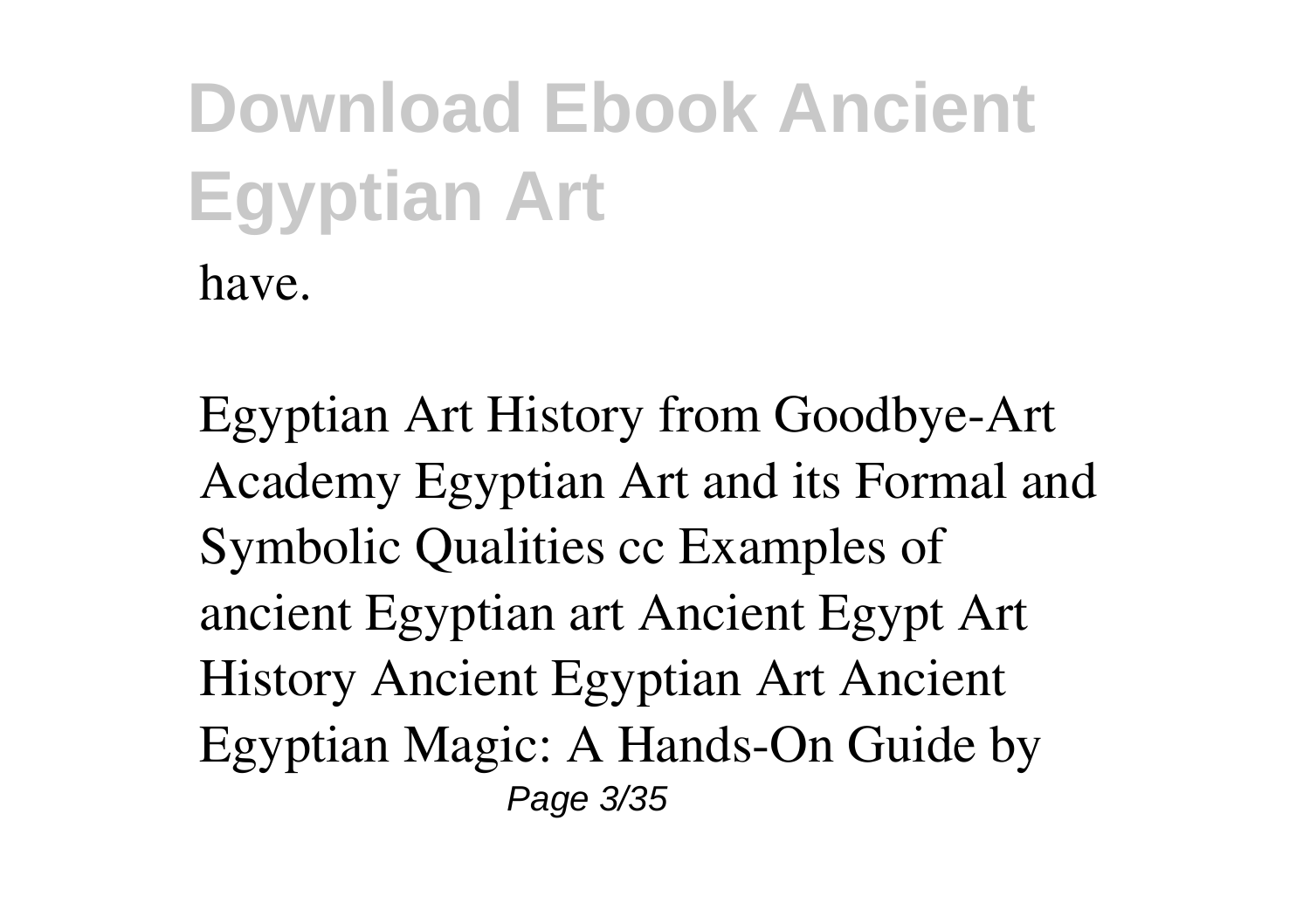#### *Christina Riggs*

Ancient Egyptian Art and Architecture: A Very Short Introduction | Christina Riggs The Book of Thoth Connection to Ancient Egyptian Pyramids, Philosophy and Symbolism The Egyptian Book of the Dead: A guidebook for the underworld - Tejal Gala Ancient Egyptian Art Lesson Page 4/35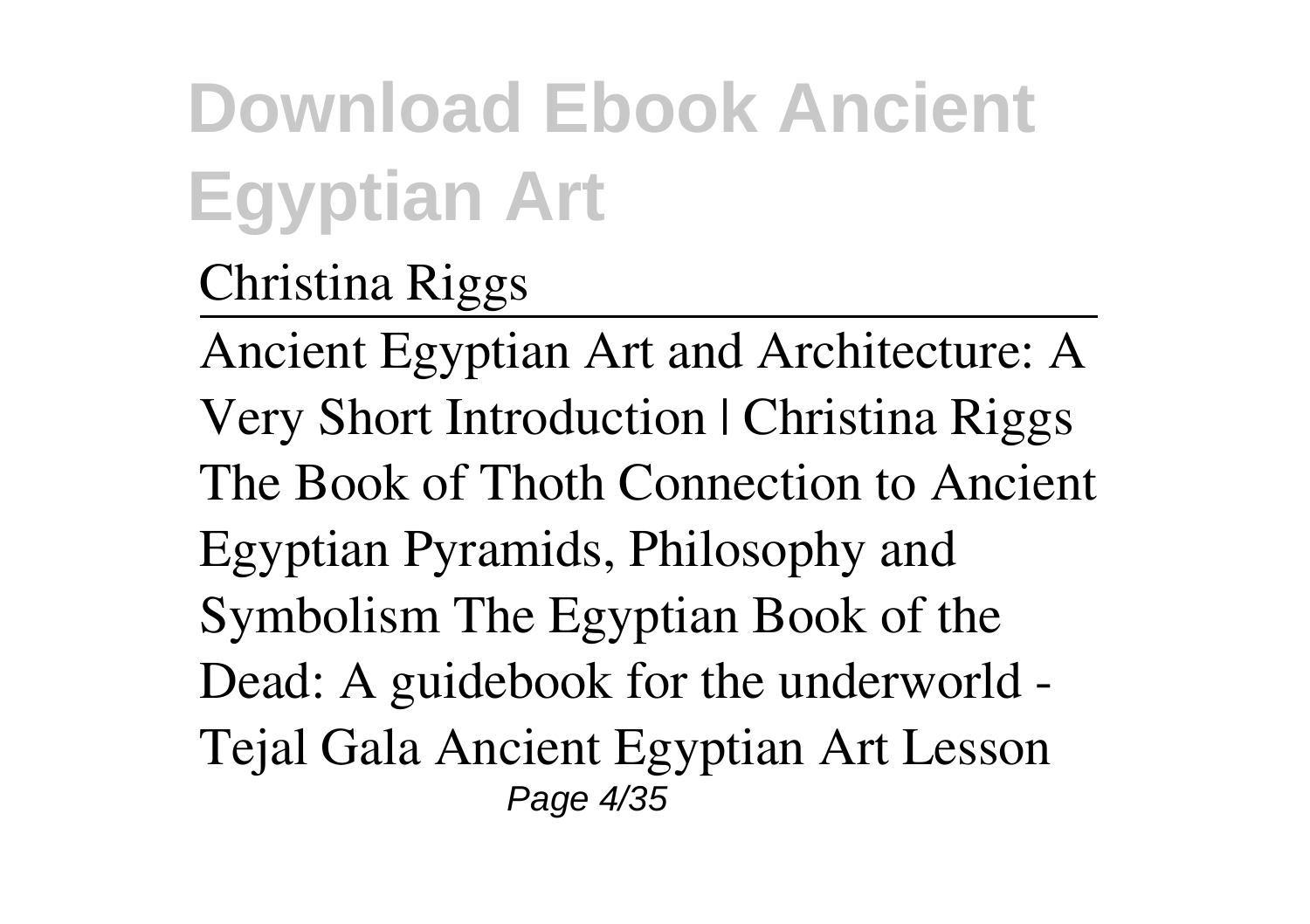*Ancient Egypt 101 | National Geographic TICE ART 1010 Ancient Near Eastern and Ancient Egyptian Art* Most **STERIOUS Discoveries Ma** 

Egypt!

9 Most Mysterious Recent Discoveries From Egypt*Lost Ancient High Technology Of Egypt Before The* Page 5/35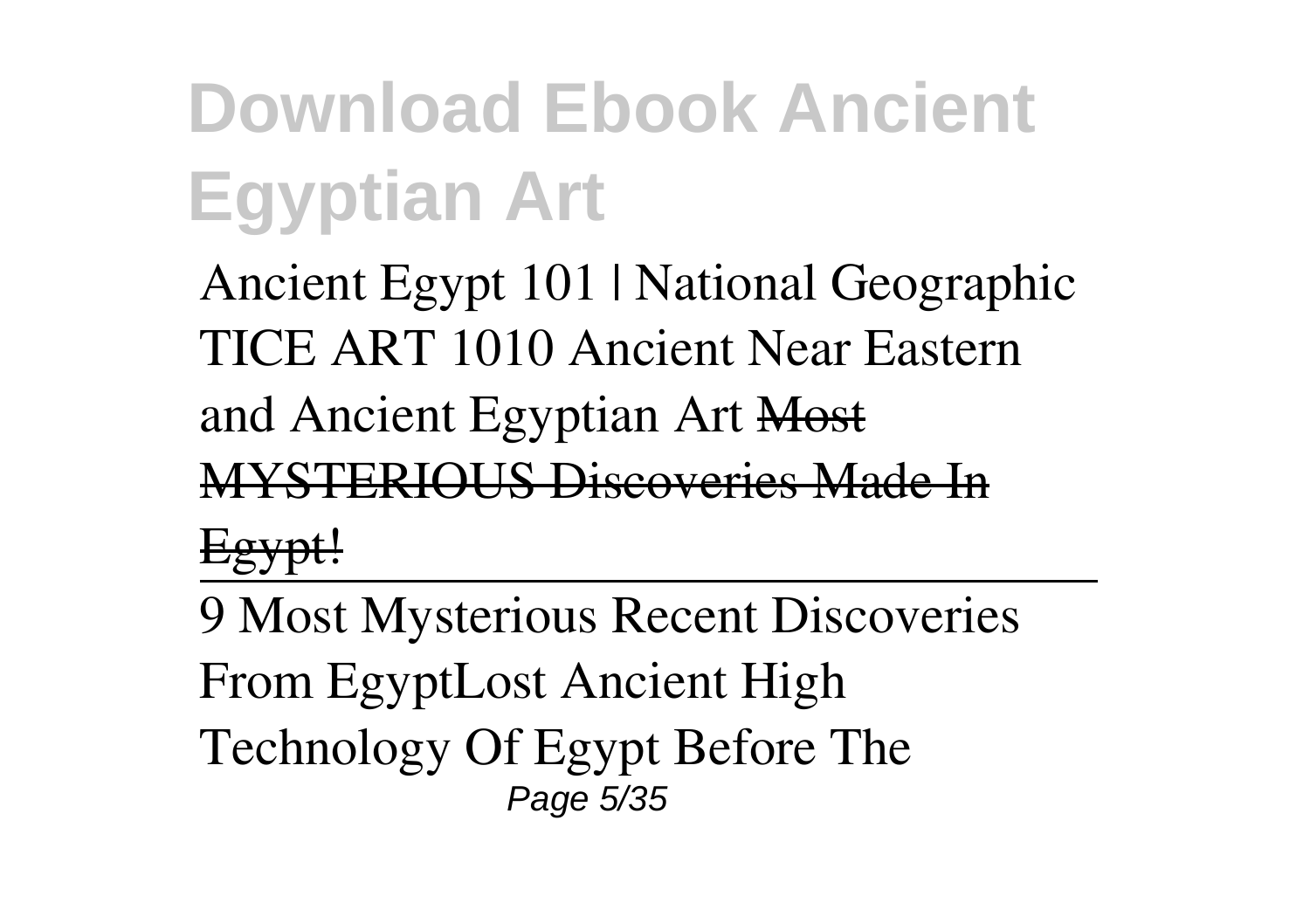*Pharaohs Part 1 What Did Ancient Egypt Look Like? (Cinematic Animation)* **Magic and Demonology in Ancient Egypt** 10 Ancient Lost Civilizations Scientists Can't Explain! 4K Nature 24/7 - World's Most Beautiful Places Captured in 4k Ultra HD Video Quality 10 Secrets Of Ancient Egypt AP Art History - Ancient Egypt Page 6/35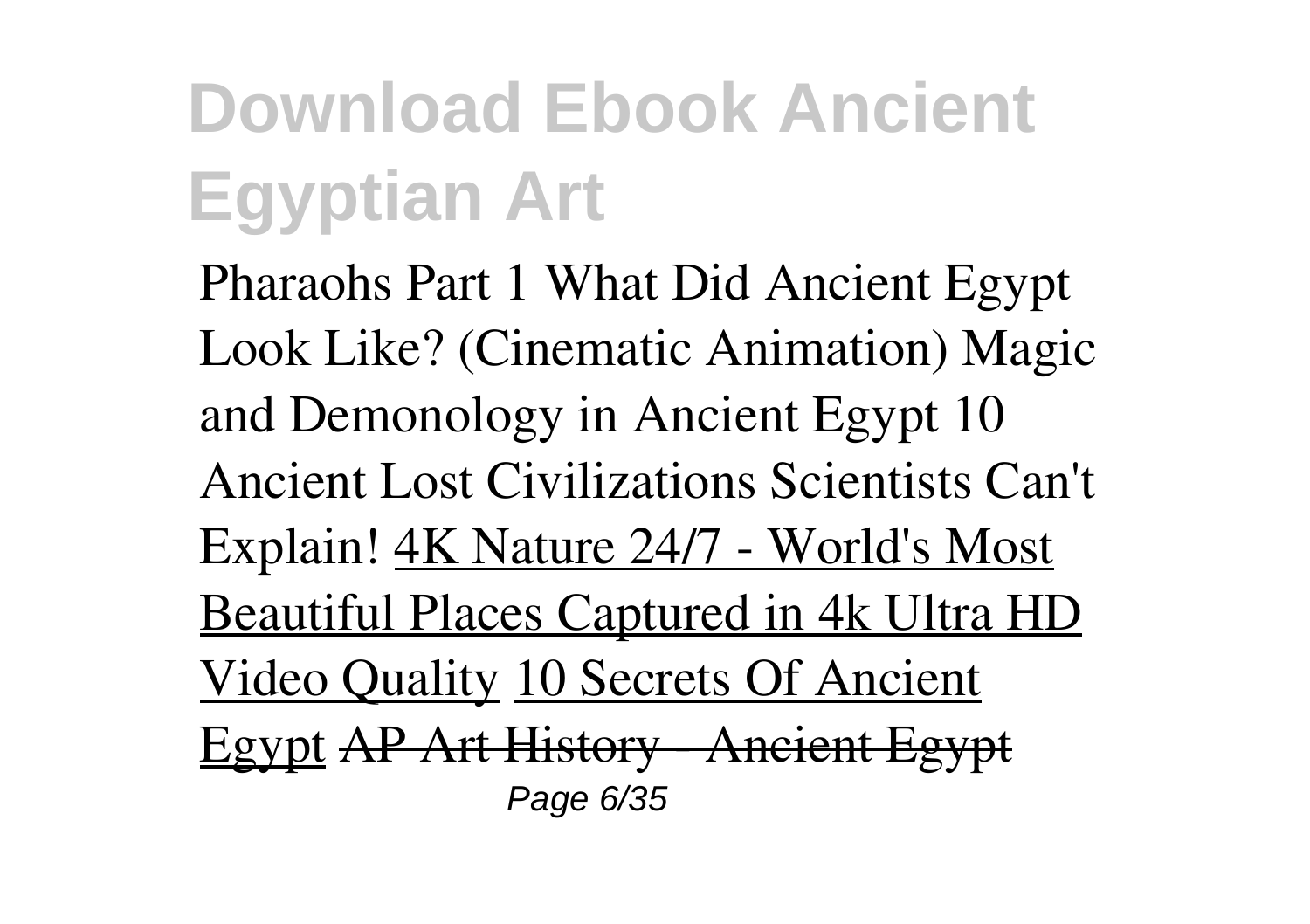(Part 1 of 2) Art With Trista - Hieroglyphics Name Cartouche Decoding the Secrets of Egyptian Hieroglyphs | Ancient Egyptian Alphabet | The Great Courses **GREAT BOOK OF ANCIENT EGYPT: In the Realm of the Pharaohs**  $A$ rtists of the Gods: What  $An$ Egyptian Art is REALLY is - Page 7/35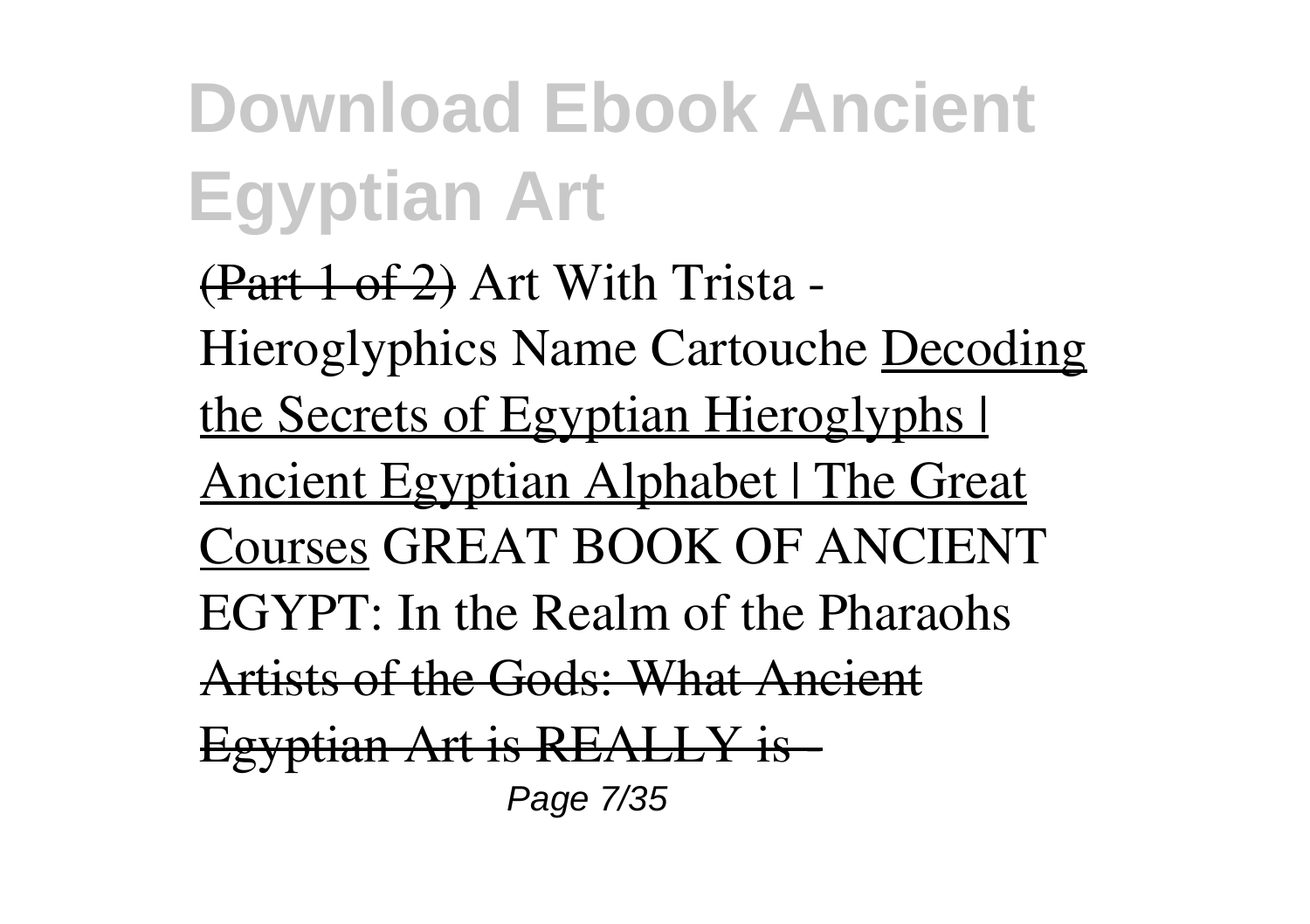VERSADOCO Learning to Read

Hieroglyphs and Ancient Egyptian Art by

Bernard Paul Badham EGYPTI

I ES EDOM THE DADY

AudioBook - Hieroglyphics of Ancient

Egypt

Ancient Egyptian Art Ancient Egyptian art refers to art produced Page 8/35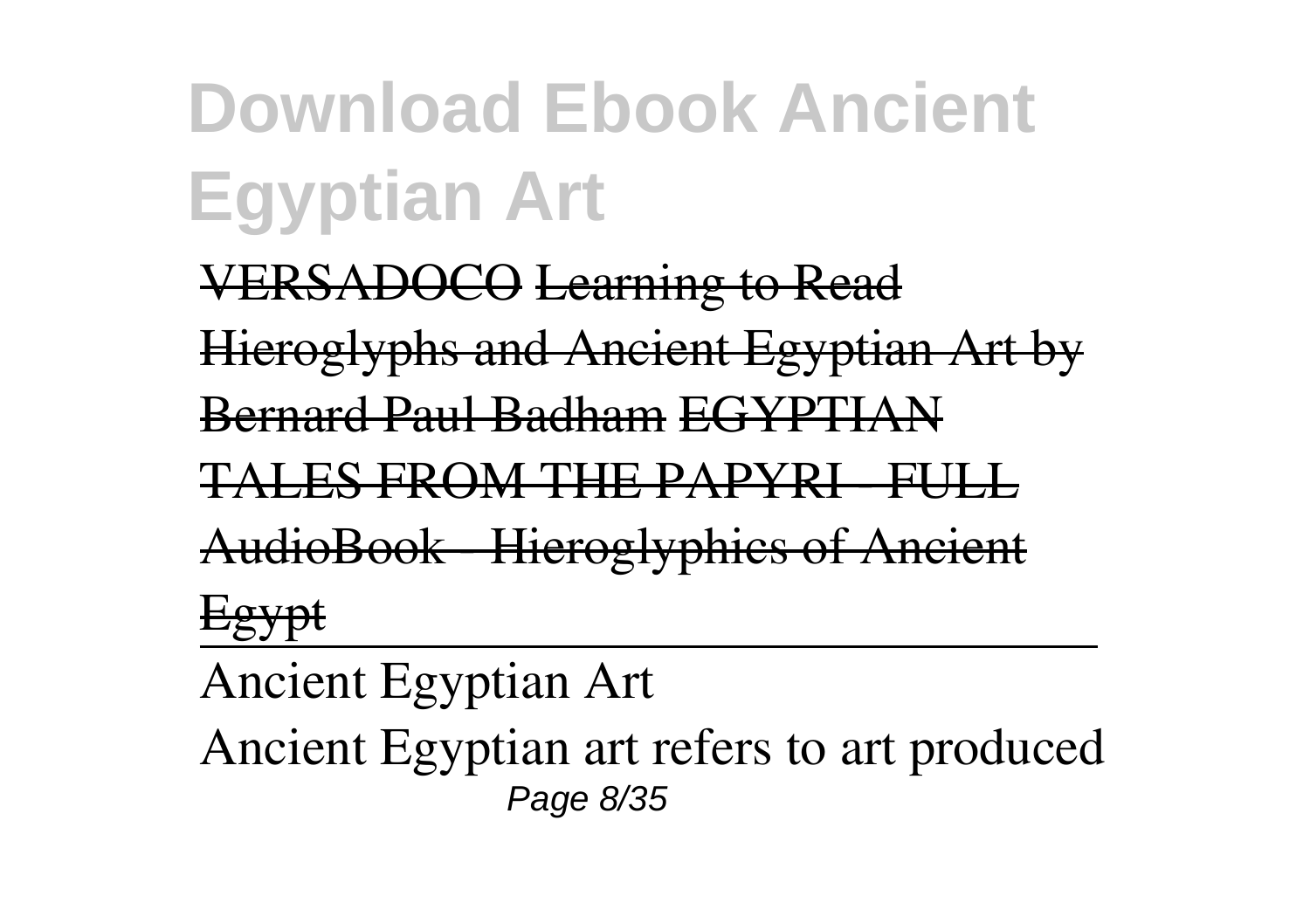in ancient Egypt between the 31st century BC and the 4th century AD. It includes paintings, sculptures, drawings on papyrus, faience, jewelry, ivories, architecture, and other art media.It is also very conservative: the art style changed very little over time.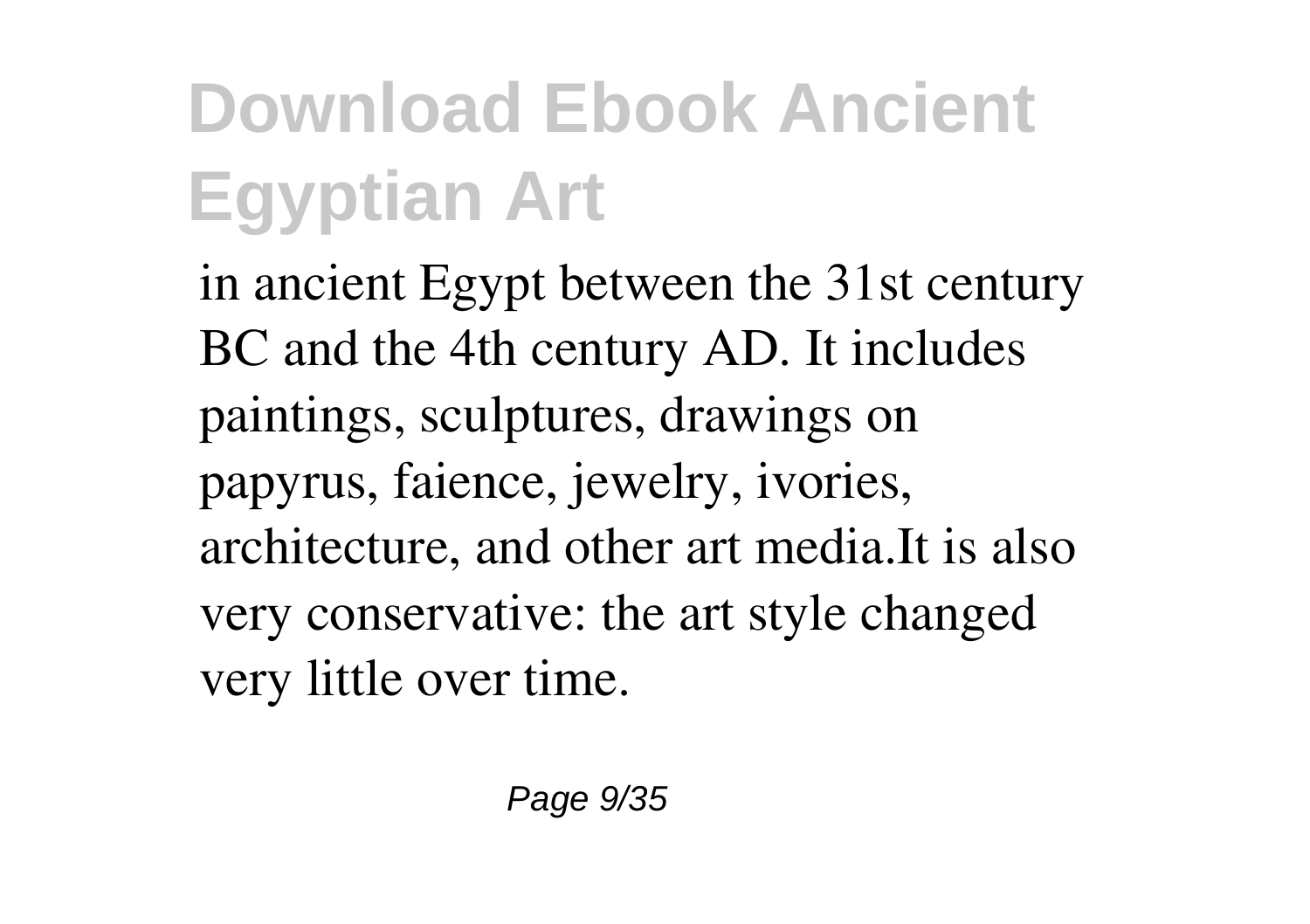Art of ancient Egypt - Wikipedia Egyptian art and architecture, the architectural monuments, sculptures, paintings, and applied crafts of ancient Egypt. Some of the most well-known examples include the pyramids of Giza, Tutankhamun<sup>[]</sup>s funerary mask, and the Page 10/35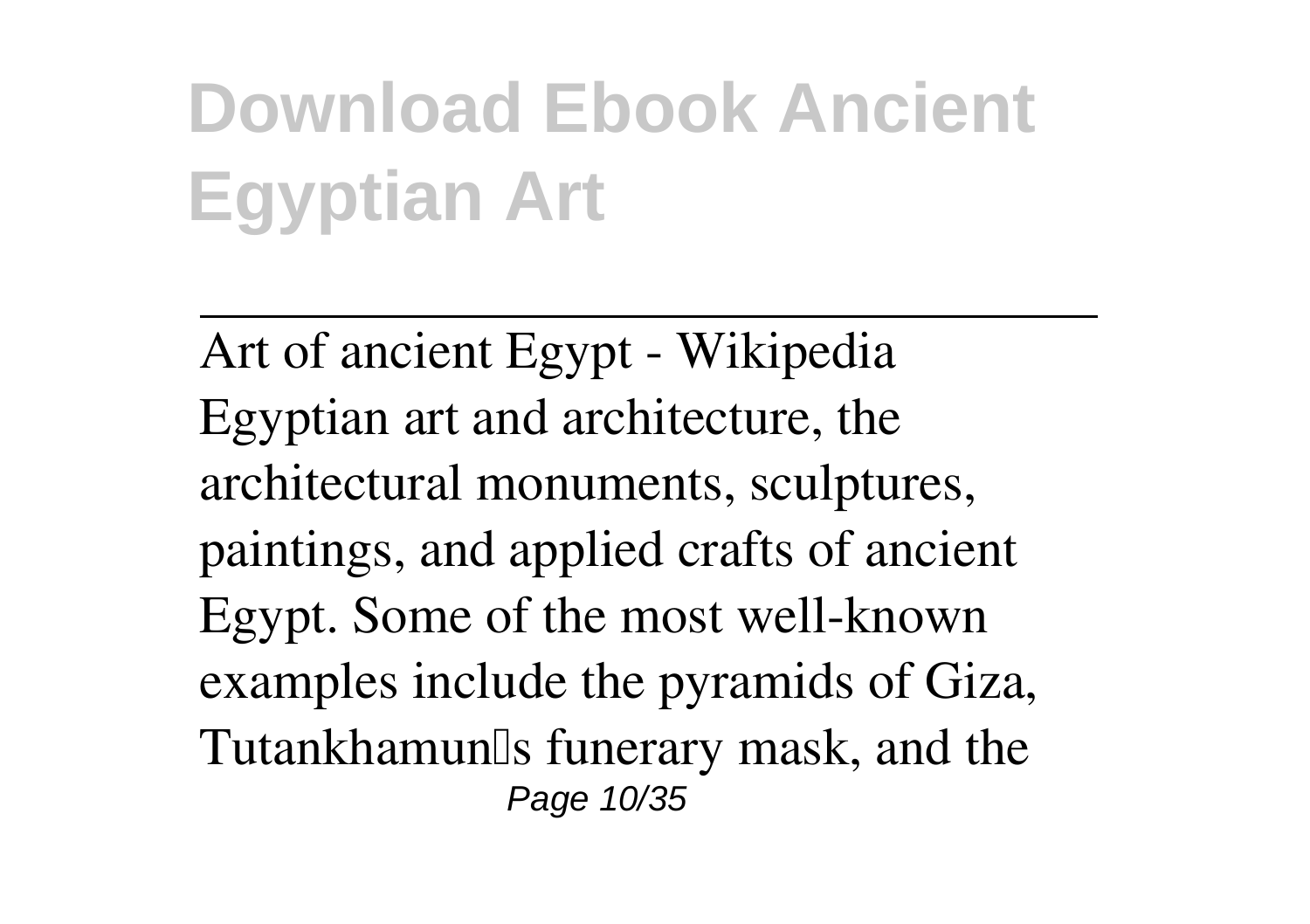sculpture bust of Queen Nefertiti.

Egyptian art and architecture | History, Characteristics ...

As far as we know, the ancient Egyptians had no word that corresponded exactly to our abstract use of the word 'art'. They had Page 11/35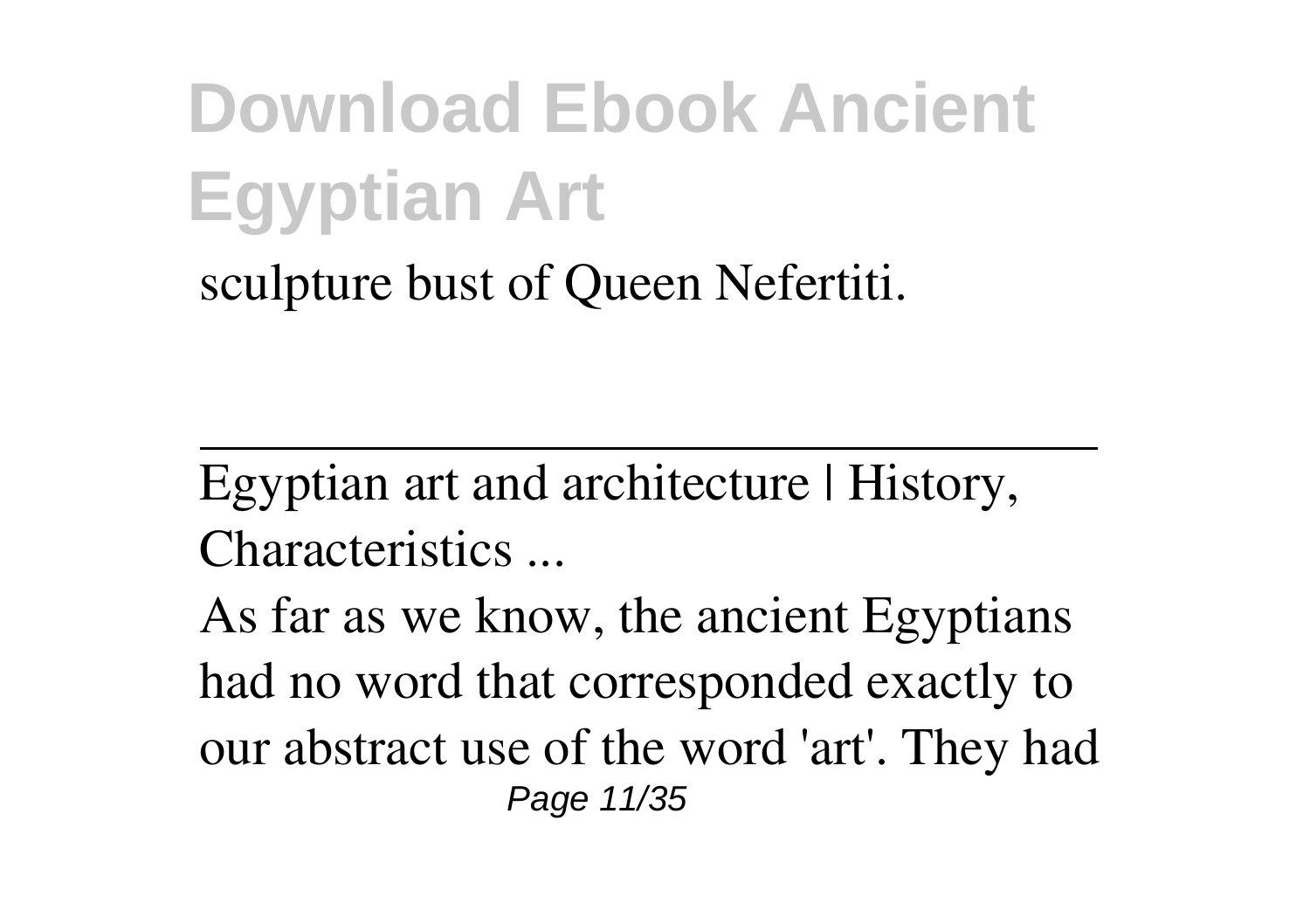words for individual types of monuments that we today regard as examples of Egyptian art - 'statue', 'stela', 'tomb' -but there is no reason to believe that these words necessarily included an aesthetic dimension in their meaning.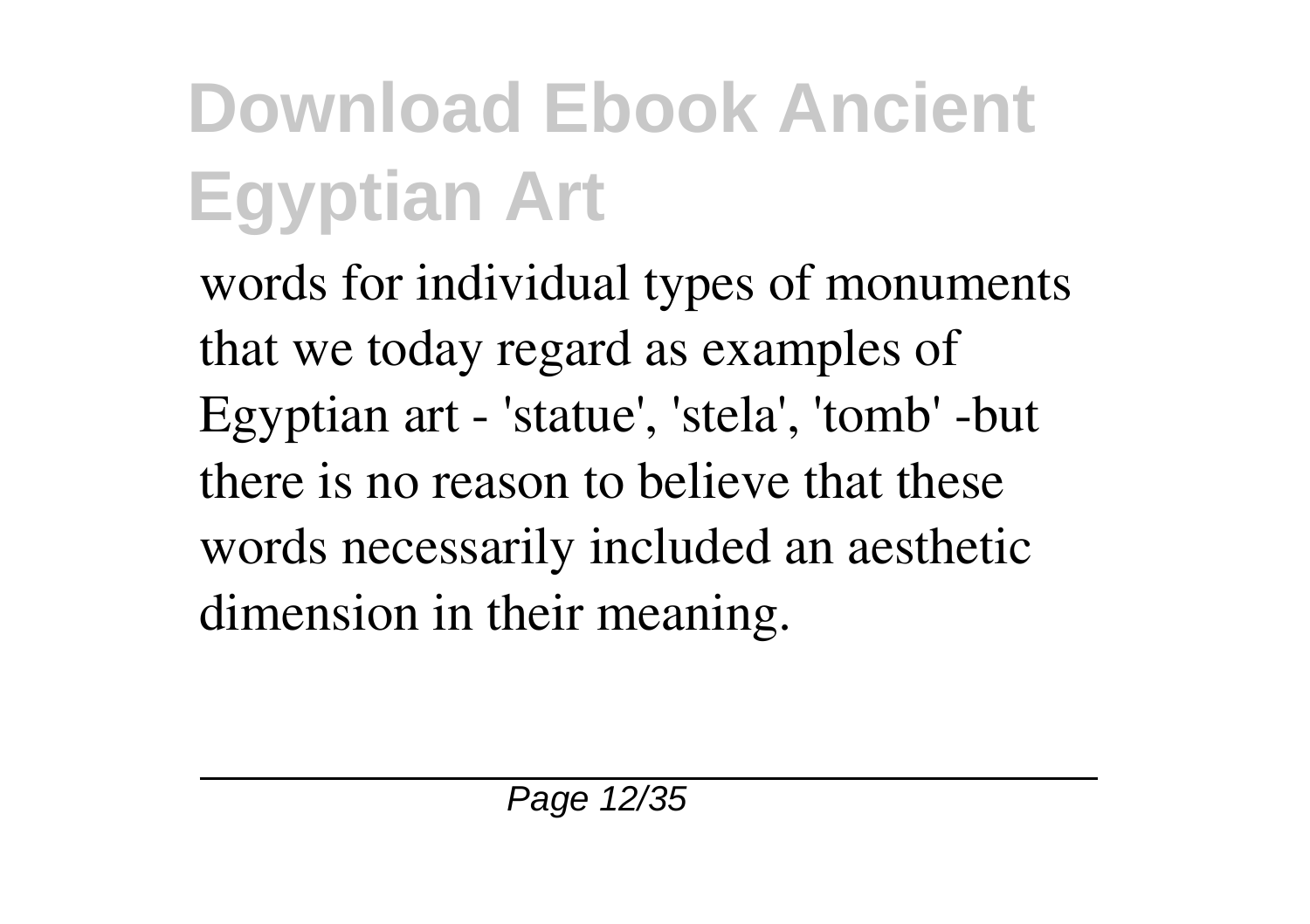Ancient Egyptian Art - Ancient History Encyclopedia Ancient Egyptian Art and Religion Since the Ancient Egyptians were highly religious people, much of the art they created can be found on temple walls and in tombs in the form of sculptures and paintings. The paintings in tombs were Page 13/35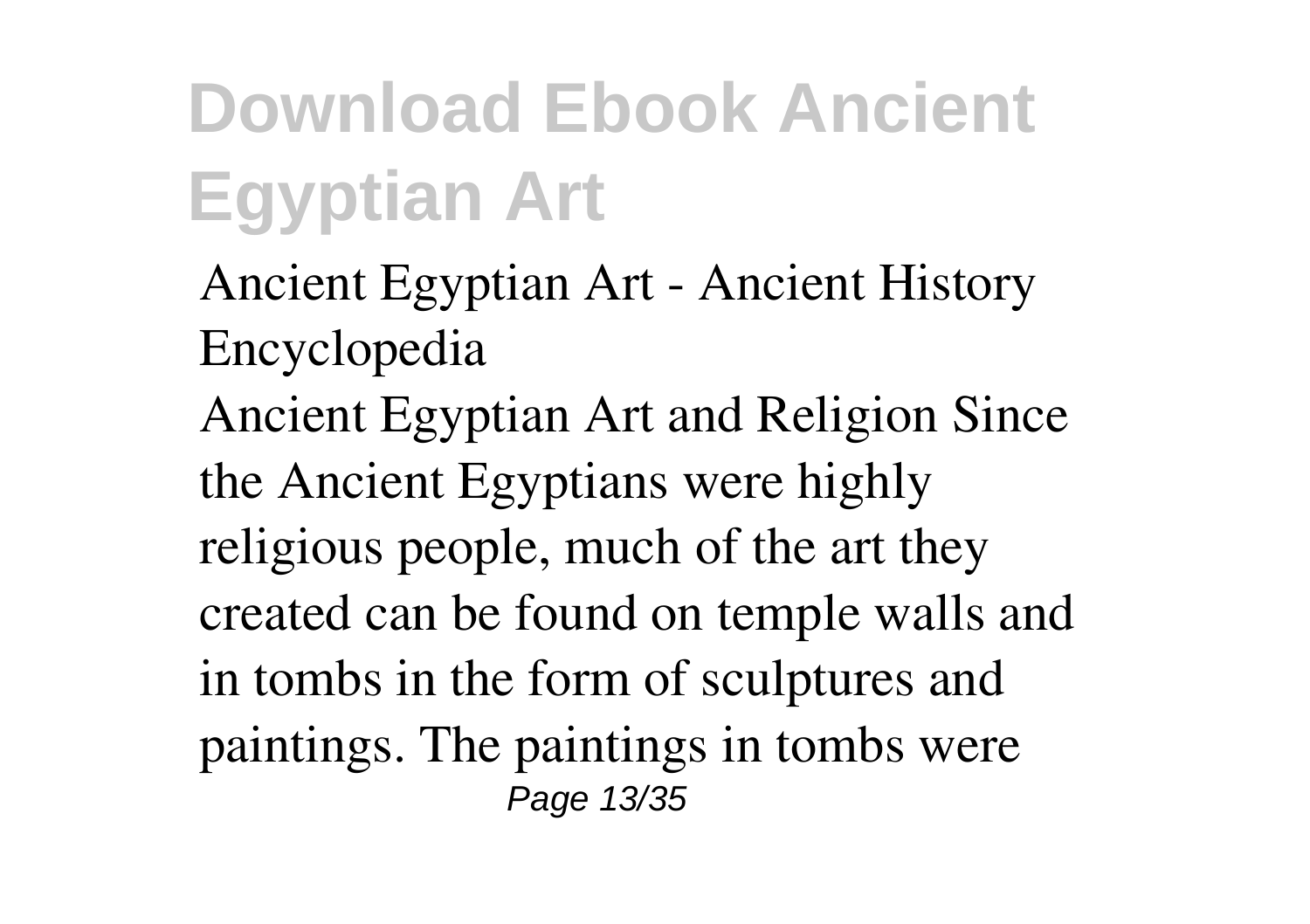meant to help guide the dead pharaoh into the afterlife.

The Art of Ancient Egypt Ancient Egyptian art must be viewed from the standpoint of the ancient Egyptians to understand it. The somewhat static, Page 14/35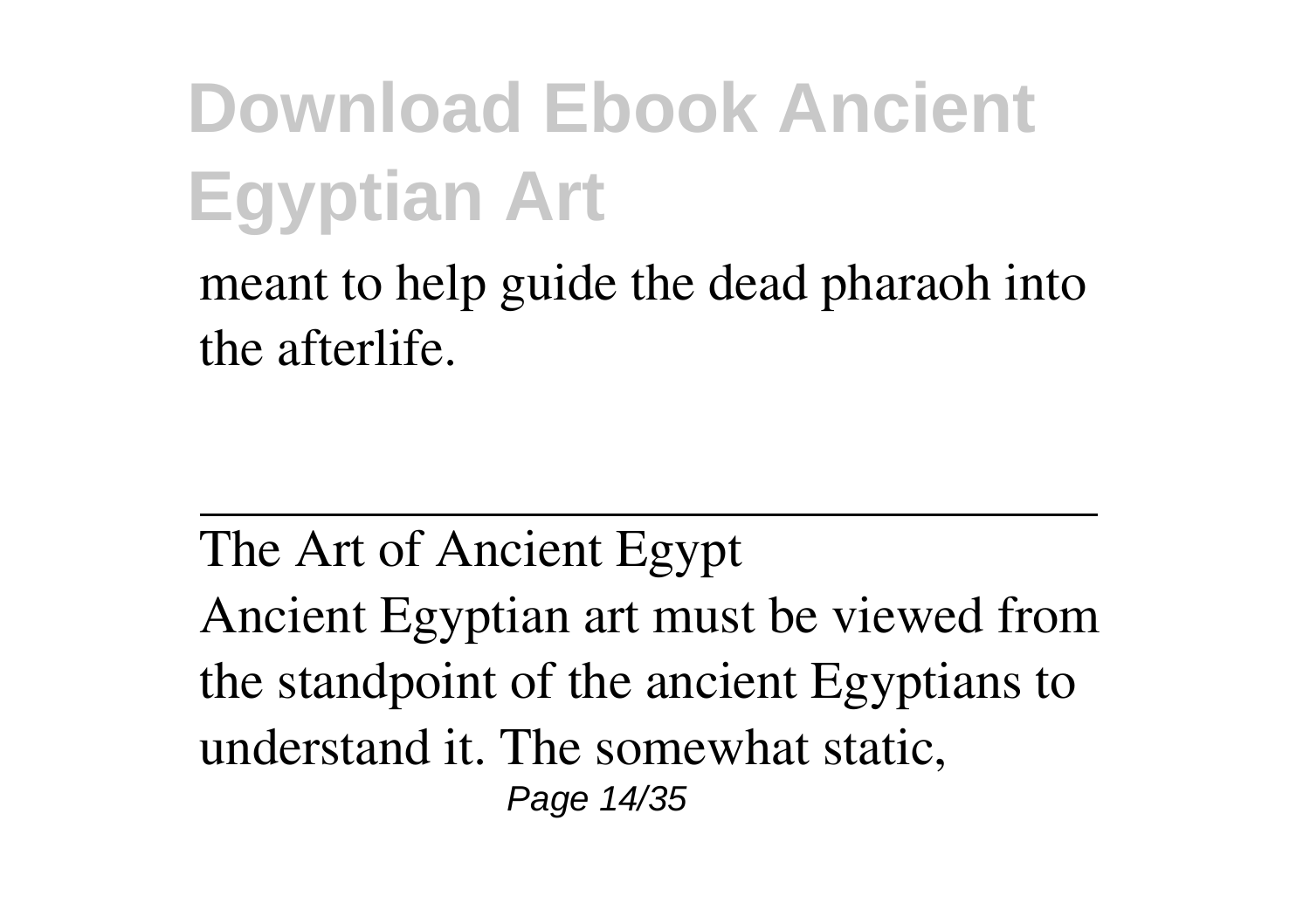usually formal, strangely abstract, and often blocky nature of much Egyptian imagery has, at times, led to unfavorable comparisons with later, and much more **Inaturalistic, Greek or Renaissance art.** 

Egyptian Art (article) | Ancient Egypt | Page 15/35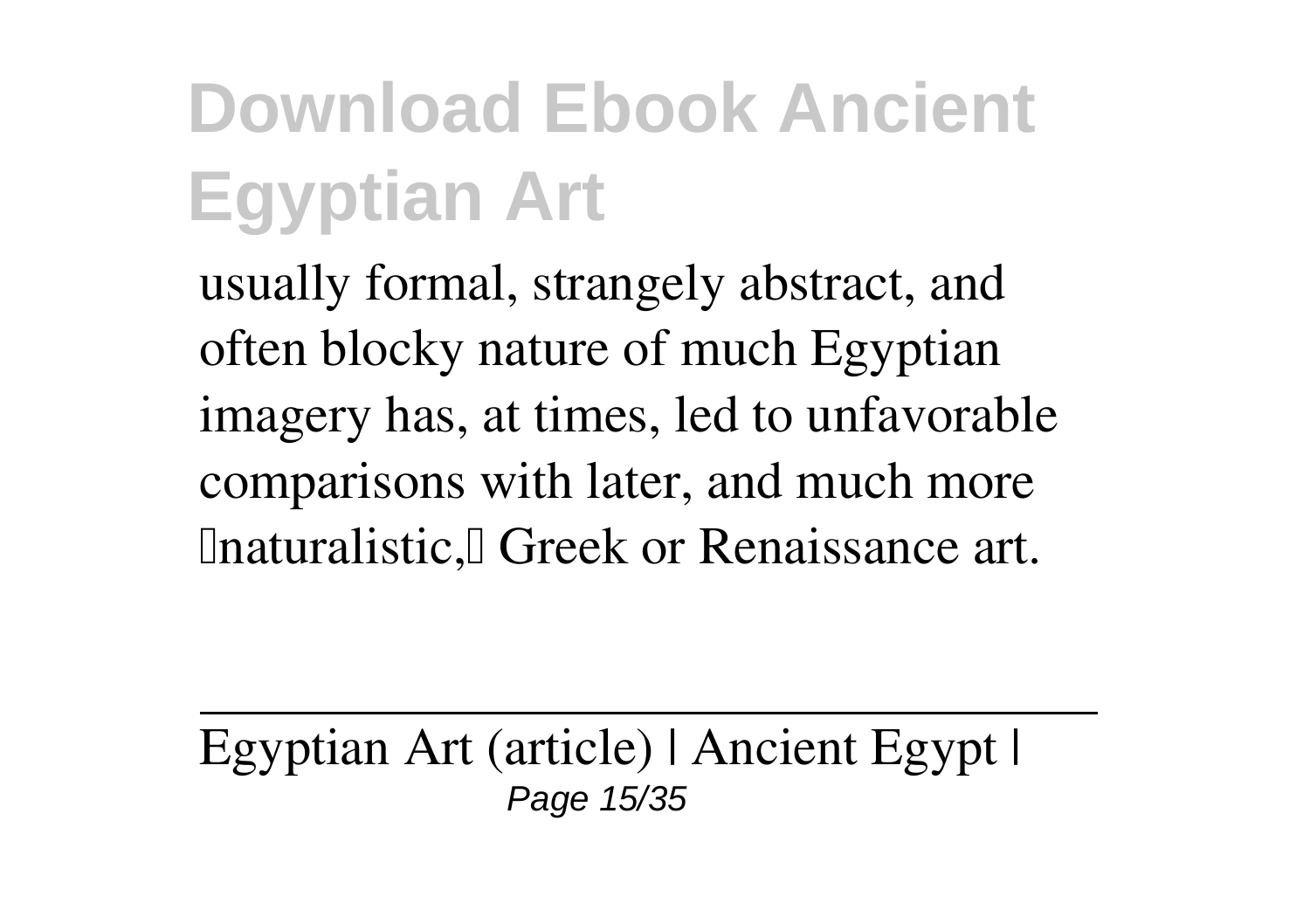#### Khan Academy

Ancient Egyptian art includes painting, sculpture, architecture, and other forms of art, such as drawings on papyrus, created between 3000 BCE and 100 AD. Most of this art was highly stylized and symbolic. Many of the surviving forms come from tombs and monuments, and thus have a Page 16/35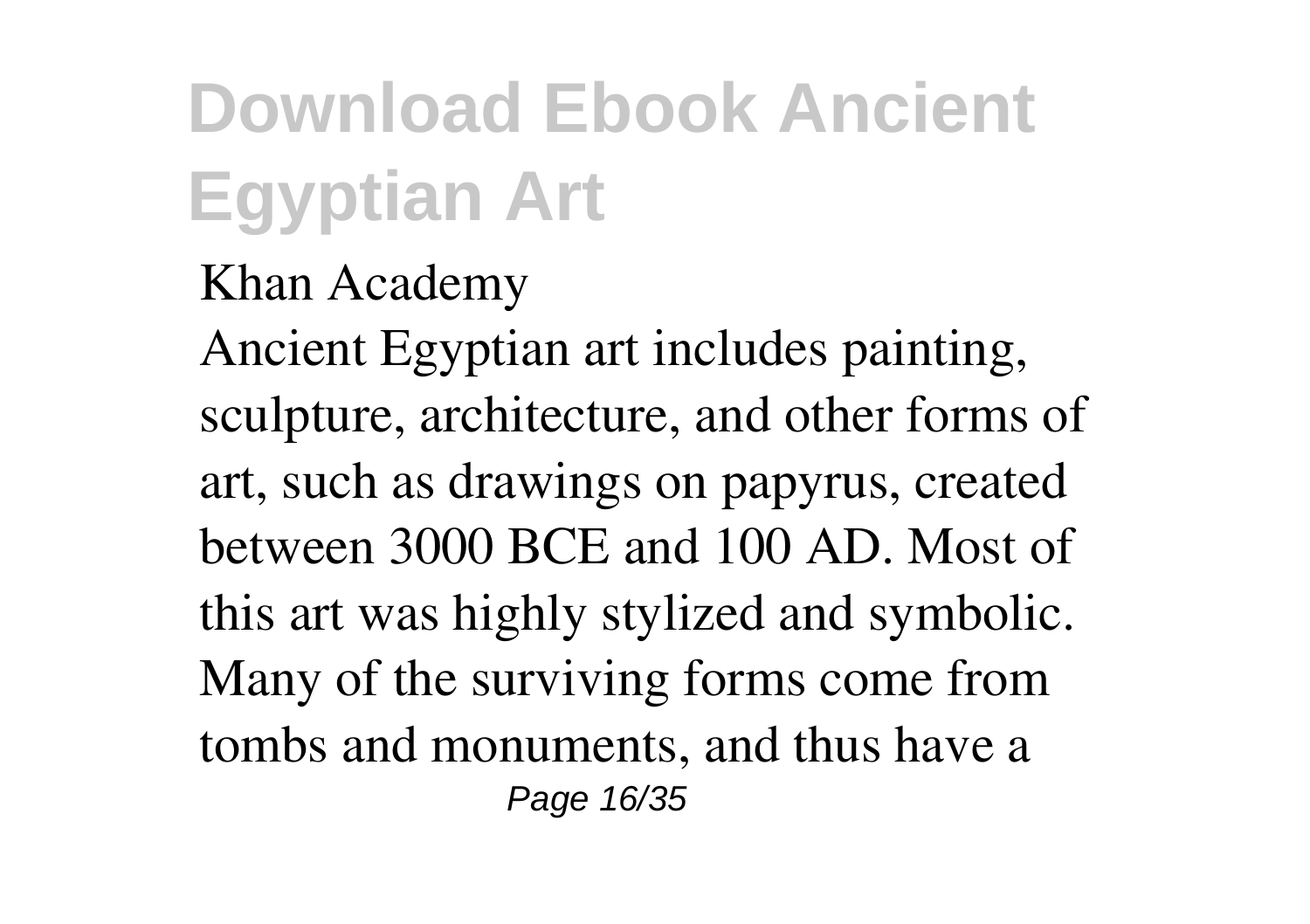focus on life after death and preservation of knowledge.

Ancient Egyptian Art | World Civilization The art of the Amarna period is so realistic that modern-day scholars have been able to reasonably suggest what physical Page 17/35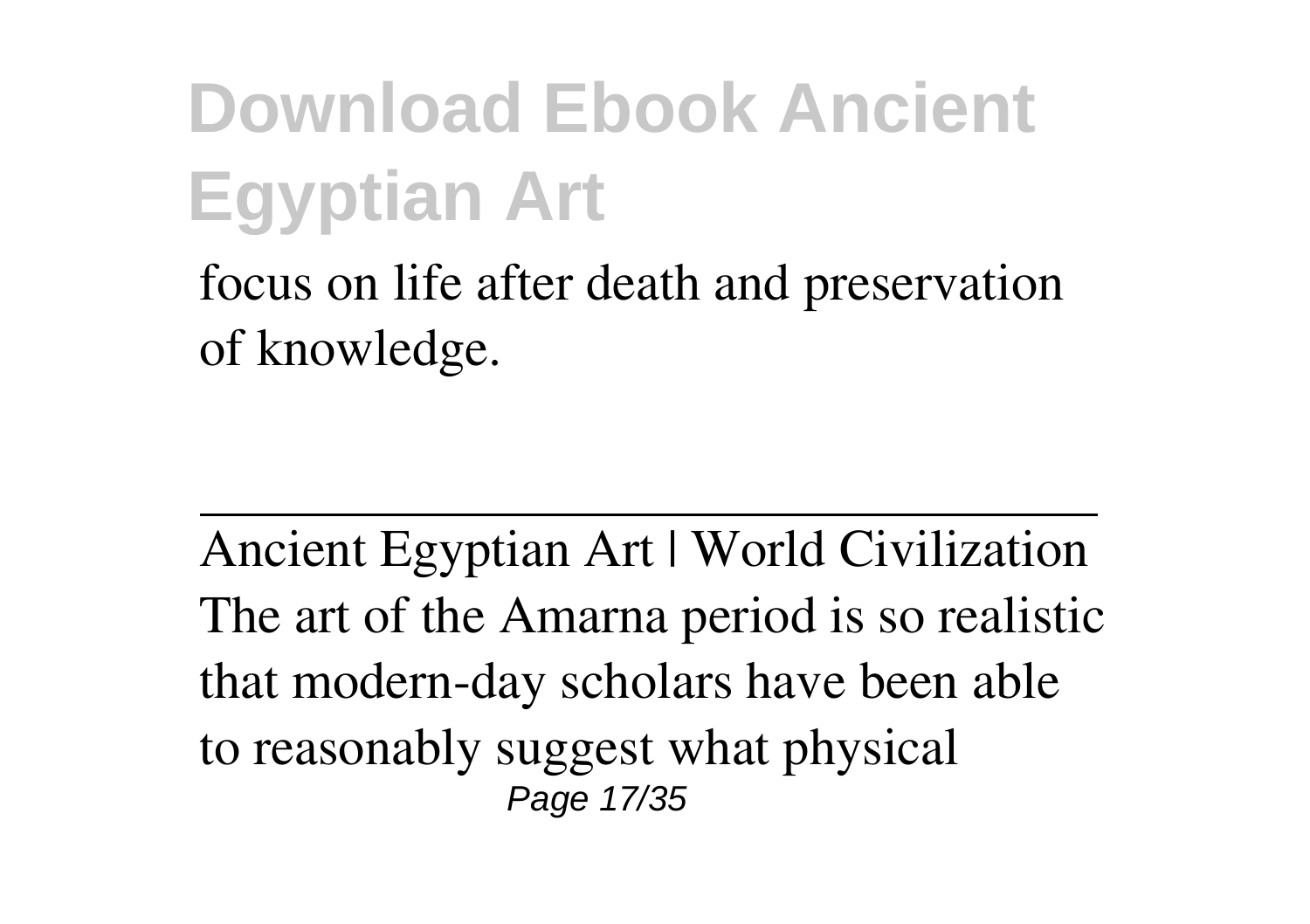ailments people in the pictures probably suffered from. Two of the most famous works of Egyptian art come from this time: the bust of Nefertiti and the golden death mask of Tutankhamun. Nefertiti (c. 1370-1336 BCE) was Akhenaten's wife and her bust, discovered at Amarna in 1912 CE by the German archaeologist Page 18/35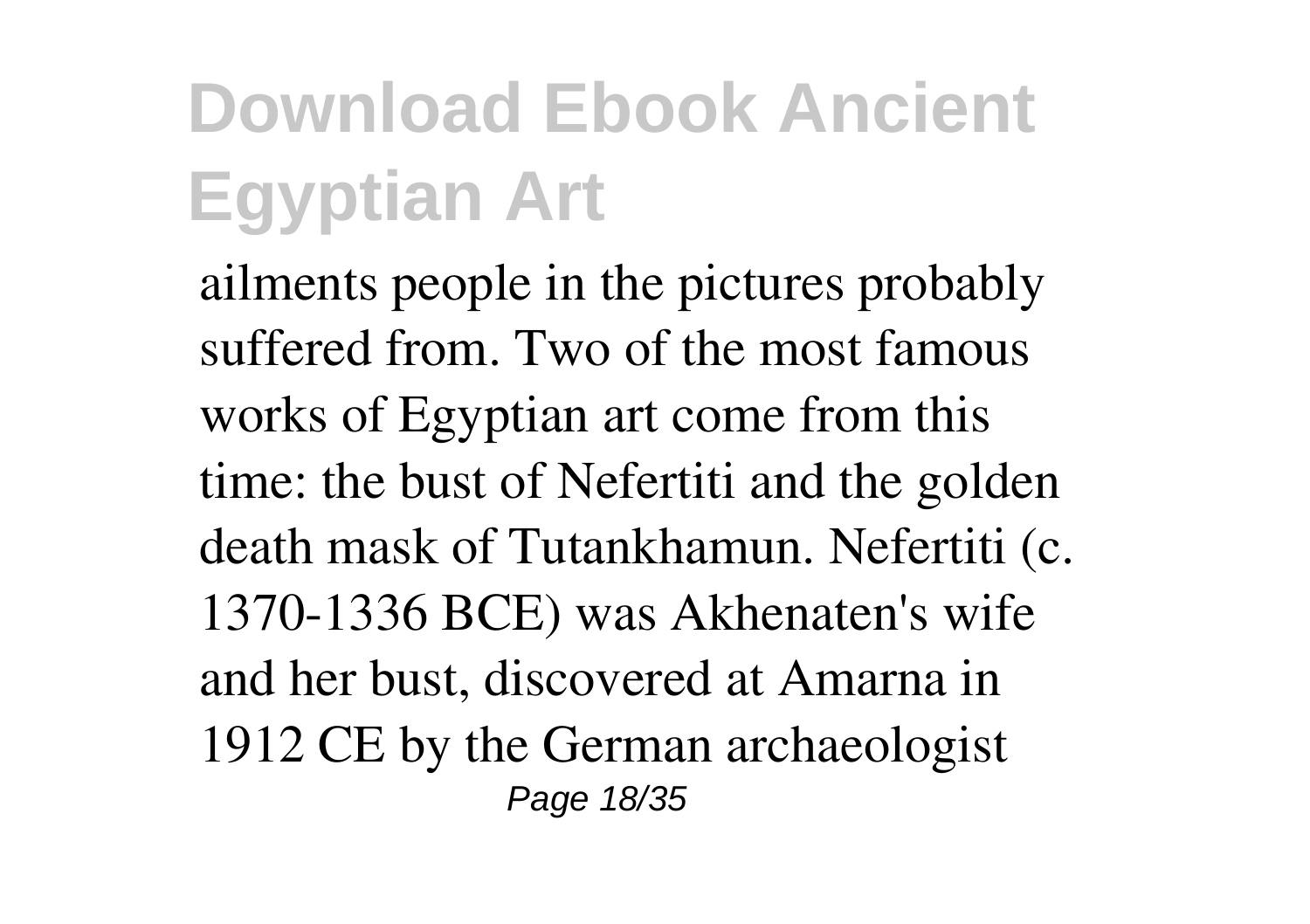Borchardt is almost synonymous with Egypt today.

A Brief History of Egyptian Art - Ancient History Encyclopedia Ancient Egyptian art is known for its clear lines and shapes. Ancient Egypt's Page 19/35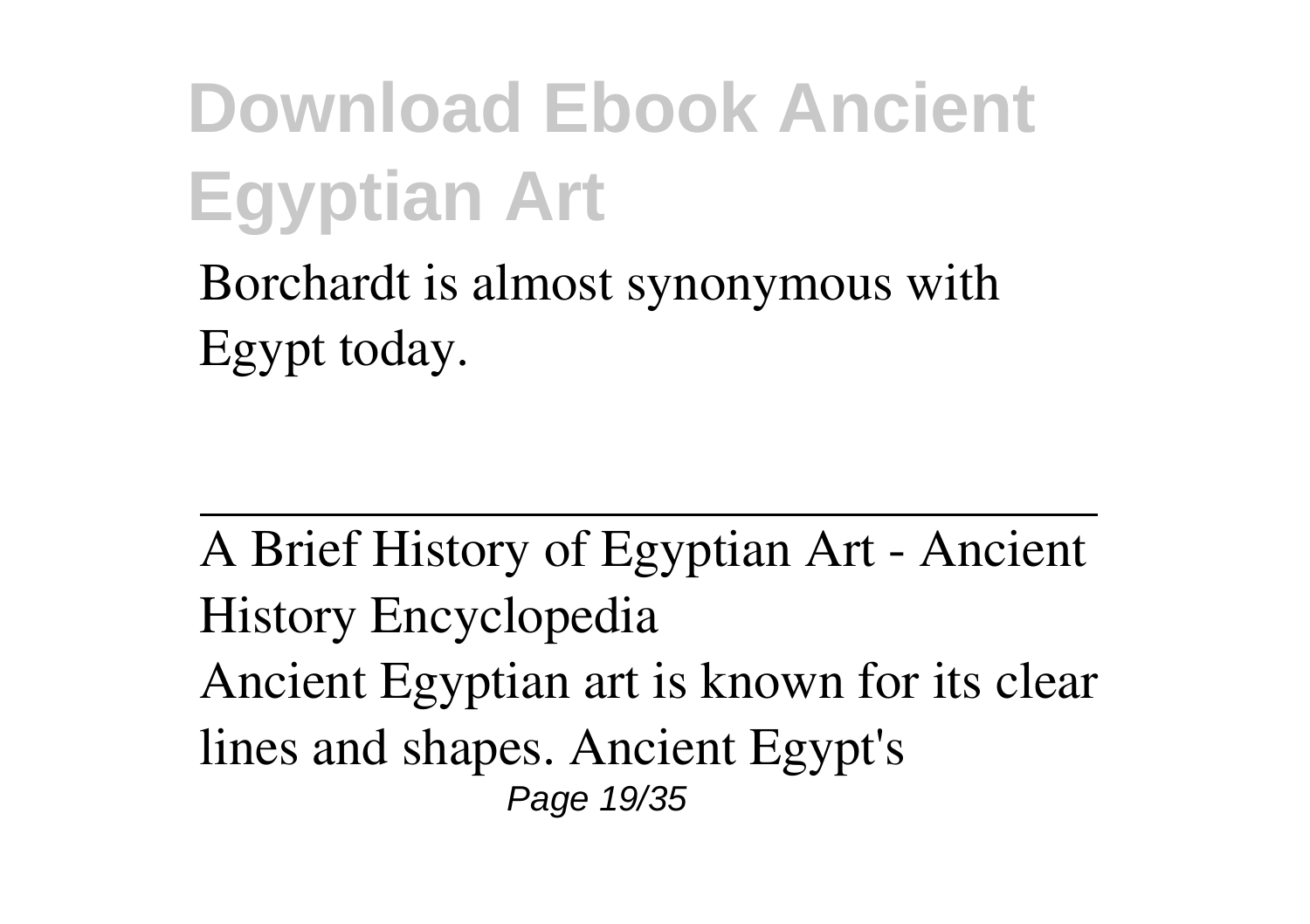existence spanned a long period of time, roughly from 3000 BC to 500 BC. The art produced by the culture varies slightly from period to period, but only to the expert eye.

The Characteristics of Ancient Egyptian Page 20/35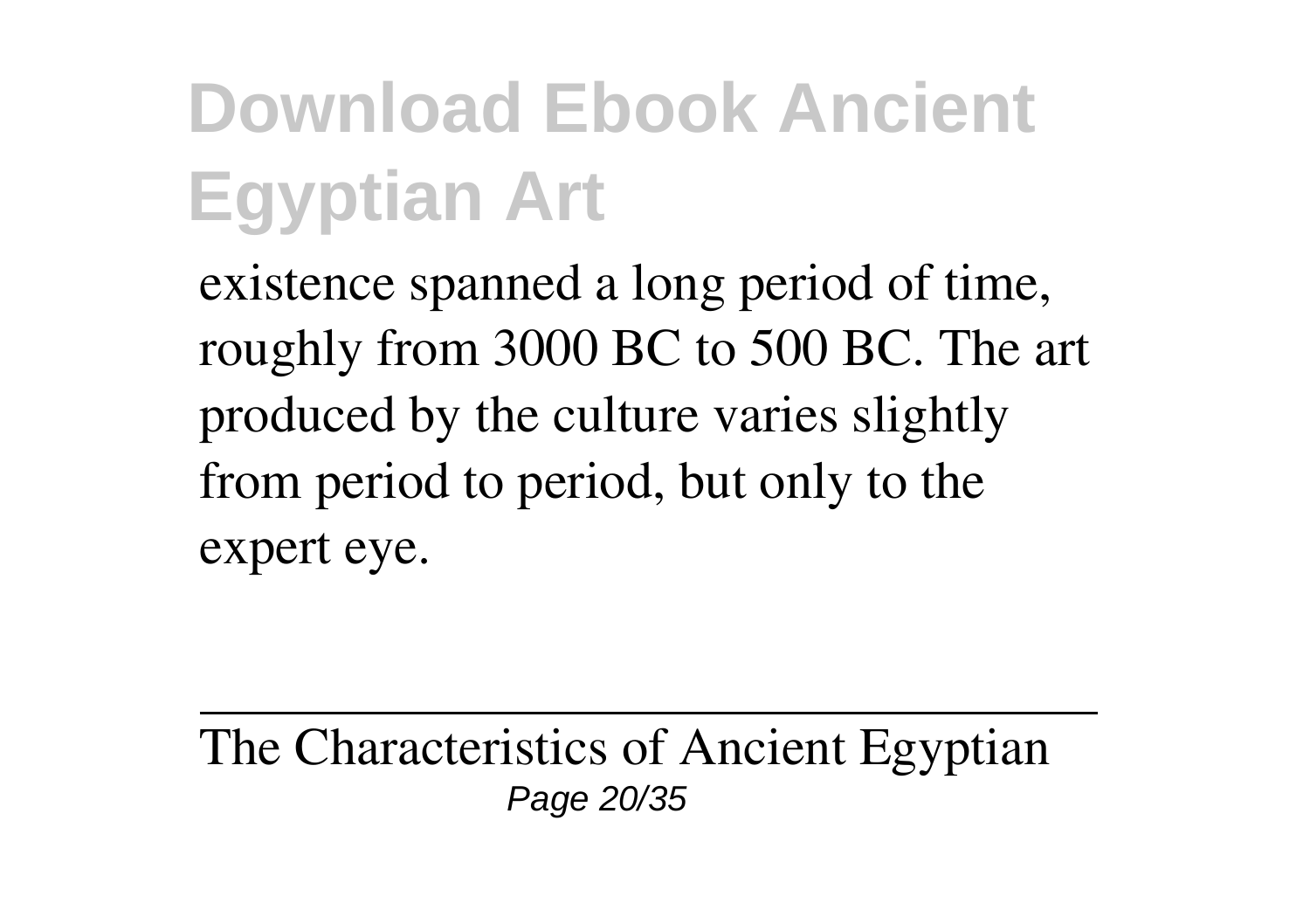Art | eHow

Egyptian Art The Met collection of ancient Egyptian art consists of approximately 26,000 objects of artistic, historical, and cultural importance, dating from the Paleolithic to the Roman period  $(ca. 300,000 B.C.IA A.D. 4th century).$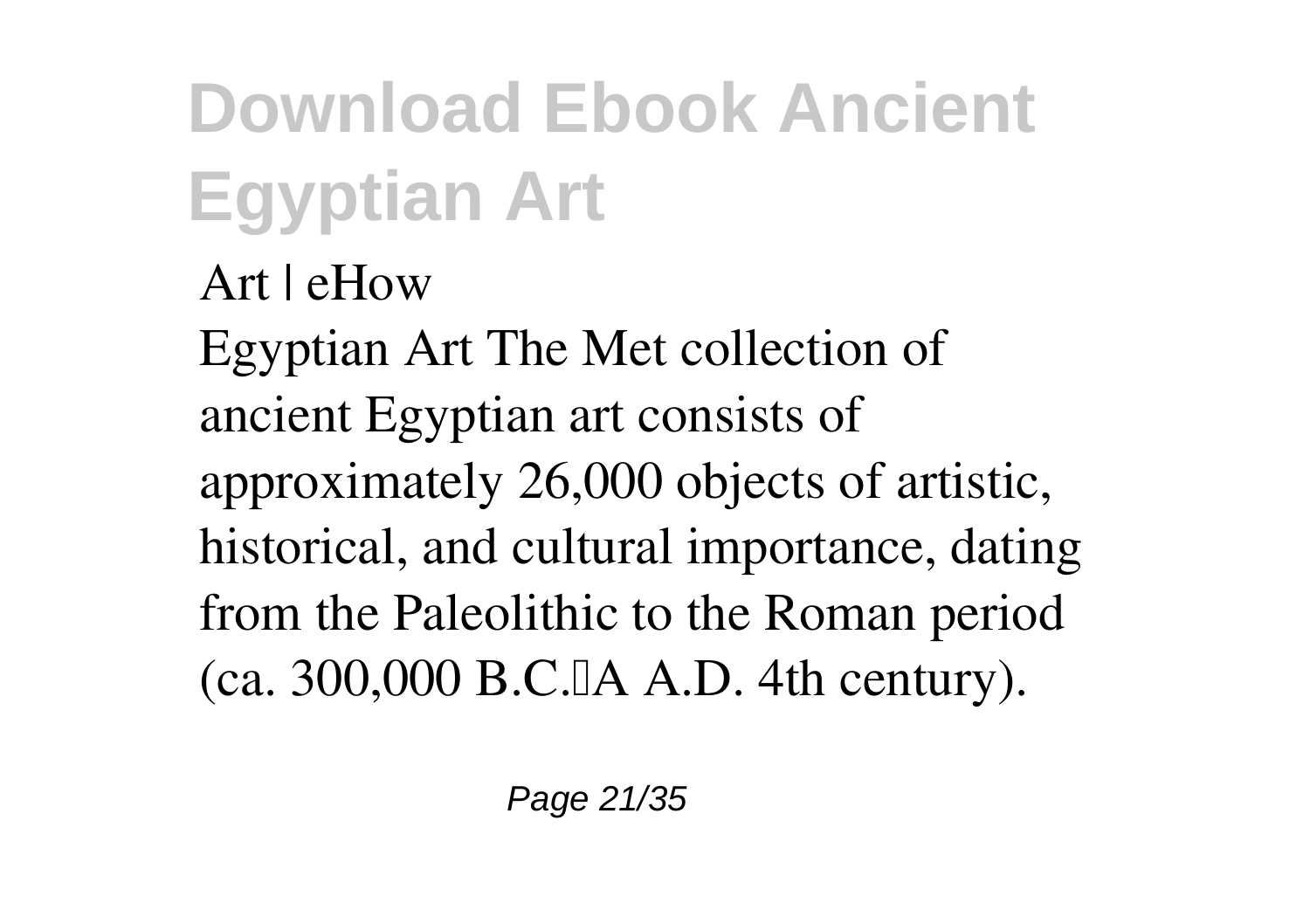Egyptian Art | The Metropolitan Museum of Art

Ancient Egyptians believed that rather than creating art (for which they had no word), they were creating works of beauty that emulated from their profound reverence for the gods. And ancient Page 22/35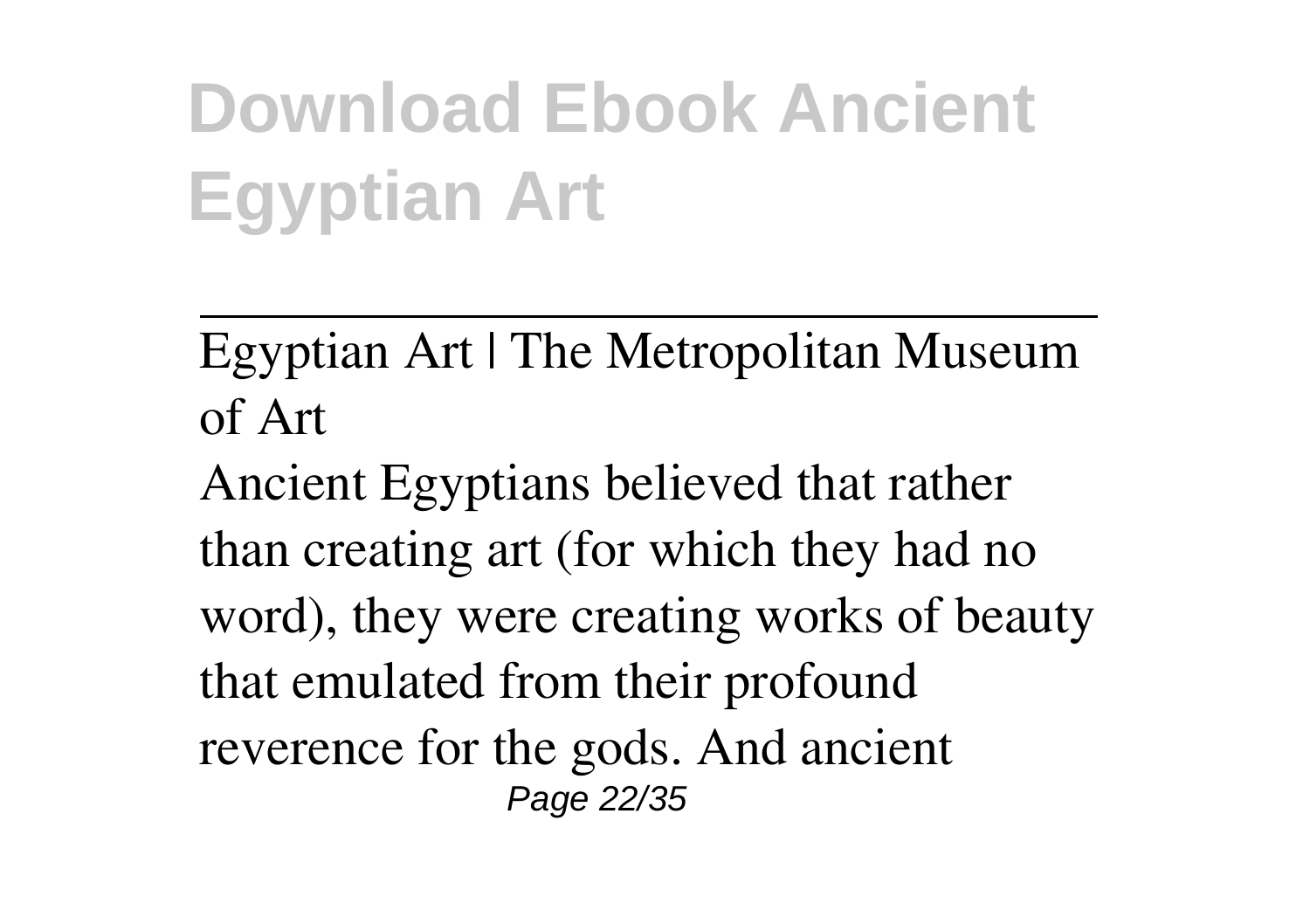Egyptian art reflected this reverence.

10 Most Distinguished Works of Ancient Egyptian Art ... In a narrow sense, Ancient Egyptian art refers to the canonical 2D and 3D art developed in Egypt from 3000 BC and Page 23/35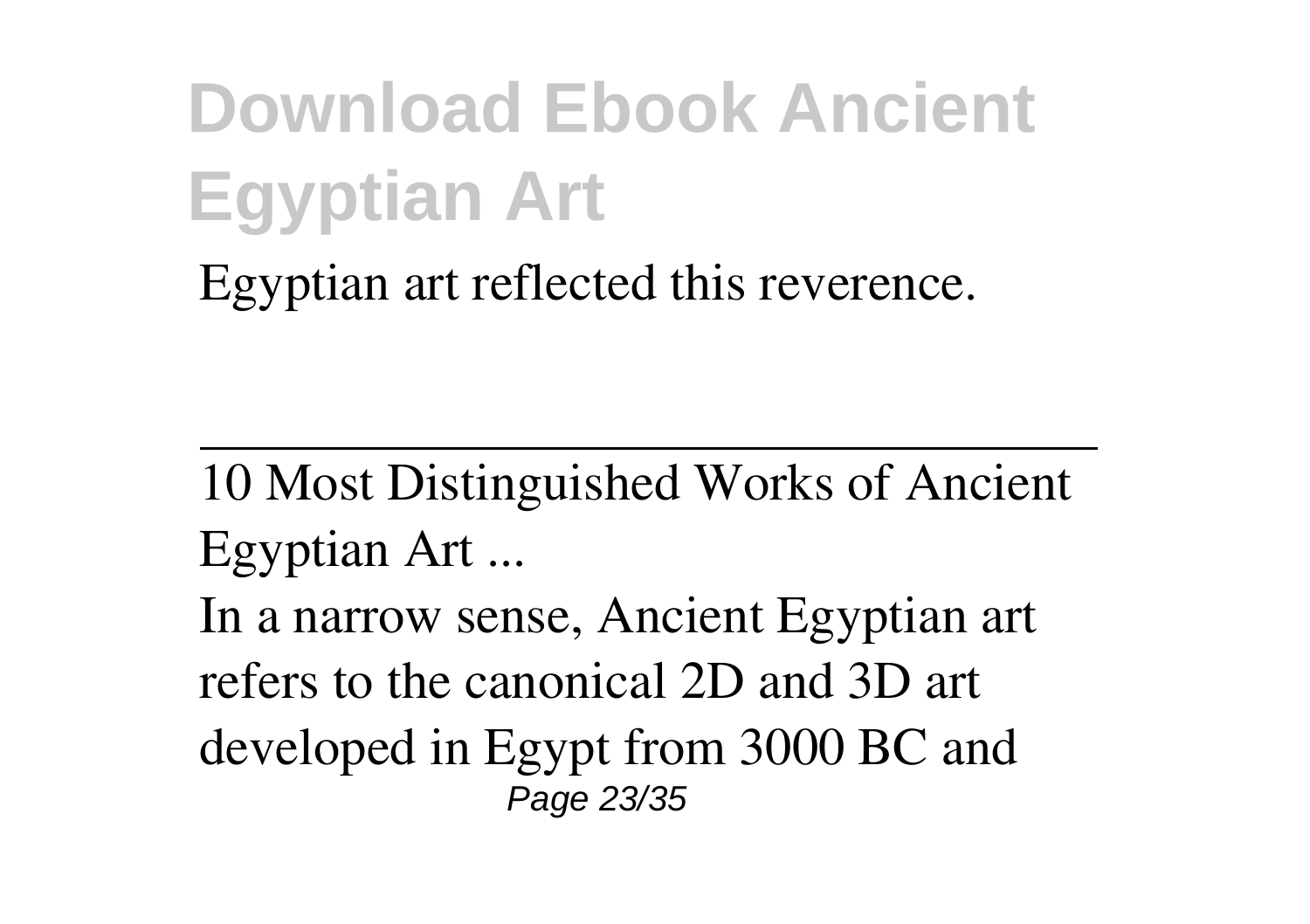used until the 3rd century. It is to be noted that most elements of Egyptian art remained remarkably stable over the 3000 year period that represents the ancient civilization without strong outside influence.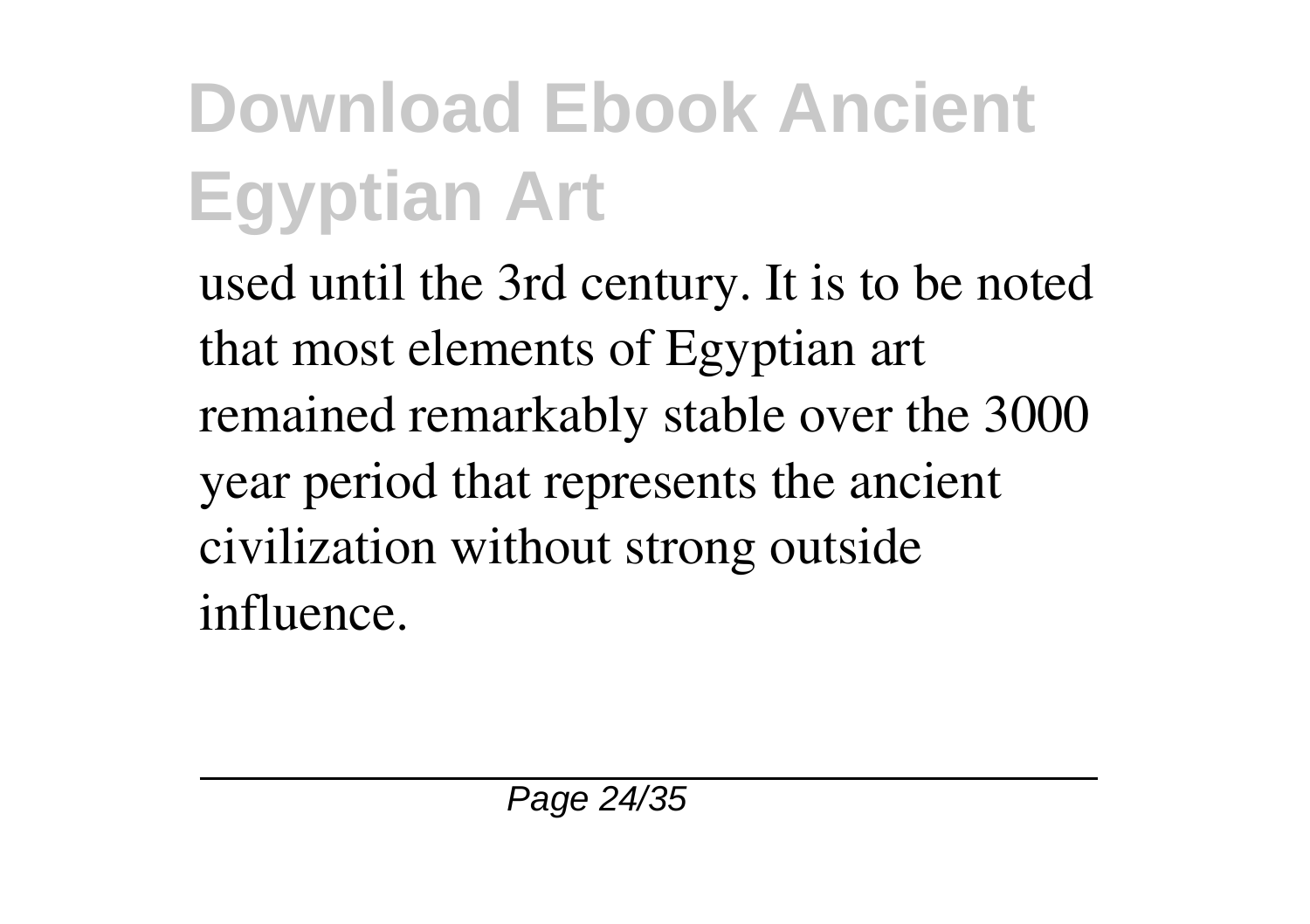Ancient Egyptian Art, Painting, Sculpture - Crystalinks

Ancient Egyptian art includes the painting, sculpture, architecture, and other arts produced by the civilization in the lower Nile Valley from 5000 BCE to 300 CE. Ancient Egyptian art reached considerable sophistication in painting and sculpture, Page 25/35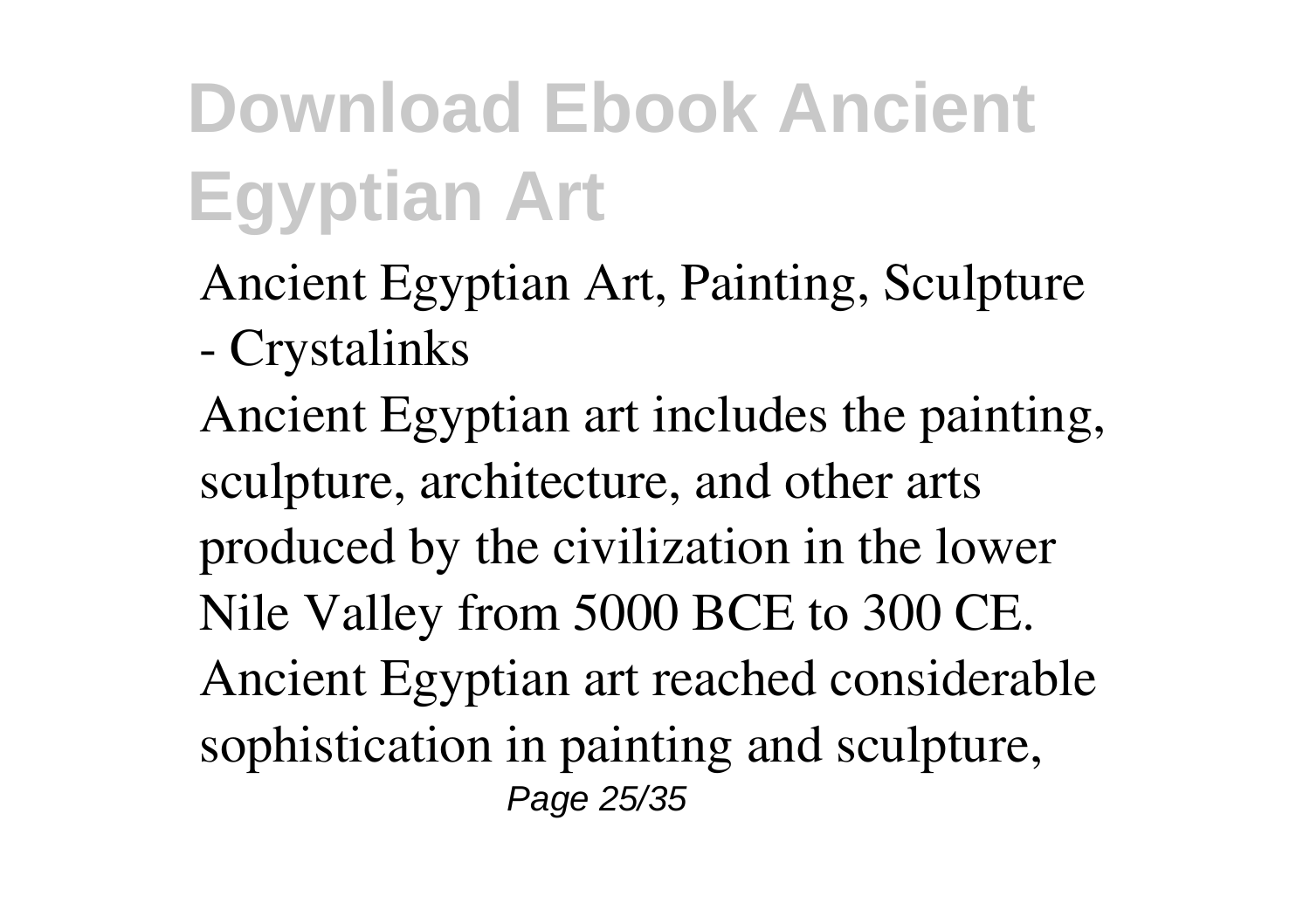and was both highly stylized and symbolic.

Introduction to Ancient Egyptian Art | Boundless Art History With more than 65,000 works of art including sculpture, jewelry, coffins, Page 26/35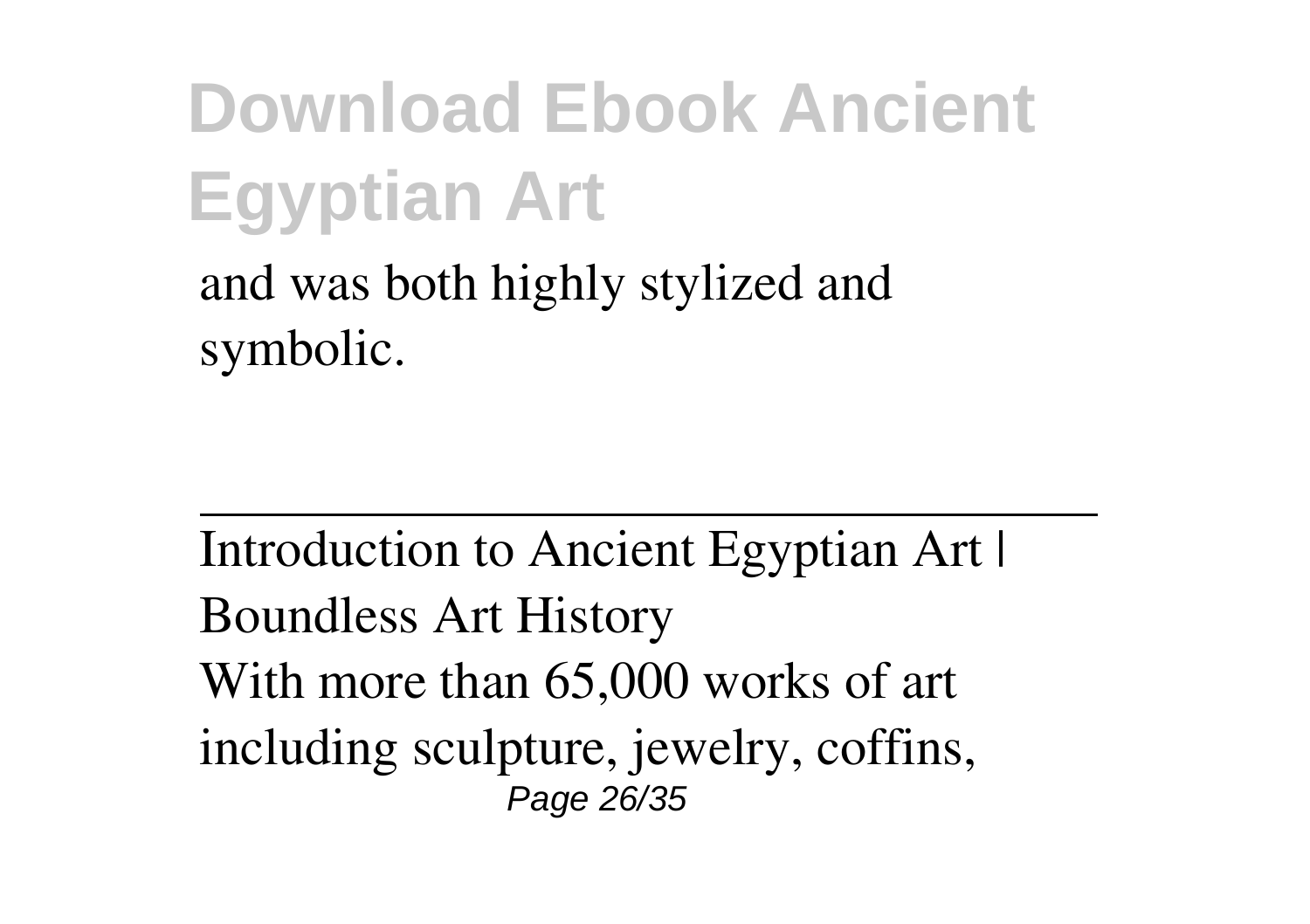mummies, coins, weapons, architecture, vases, carved gems, musical instruments, and mosaics, the Art of Ancient Egypt, Nubia, and the Near East department houses one of the world<sup>Is</sup> premiere encyclopedic collections of antiquities.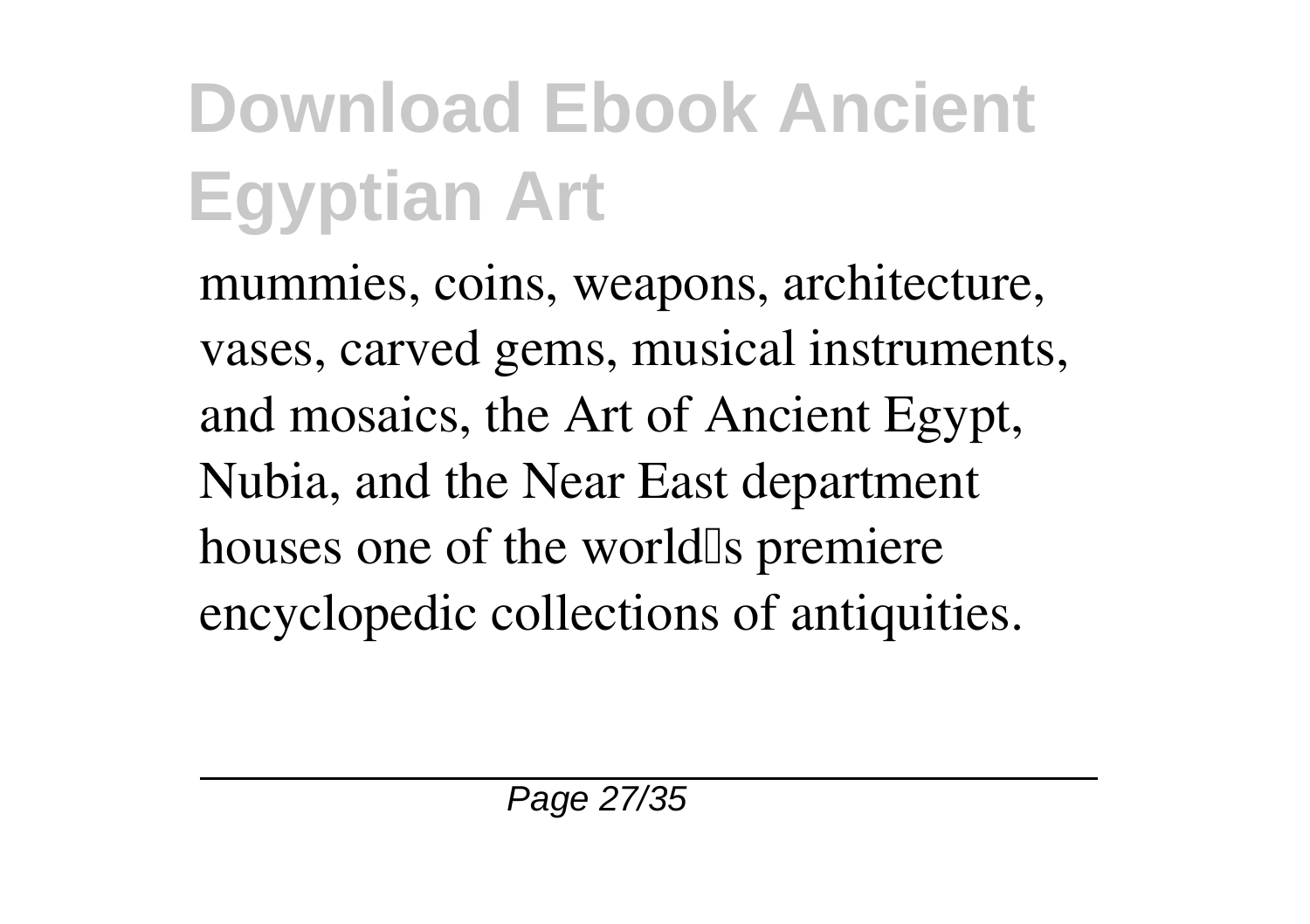- Art of Ancient Egypt, Nubia, and the Near East | Museum of ...
- By reading Facts about Ancient Egypt Art, we can learn about the types of clothing, makeup, job and painting that the ancient Egyptian people liked to have in the past. The art of the Egyptian people was originated in 3000 BC. Their art was very Page 28/35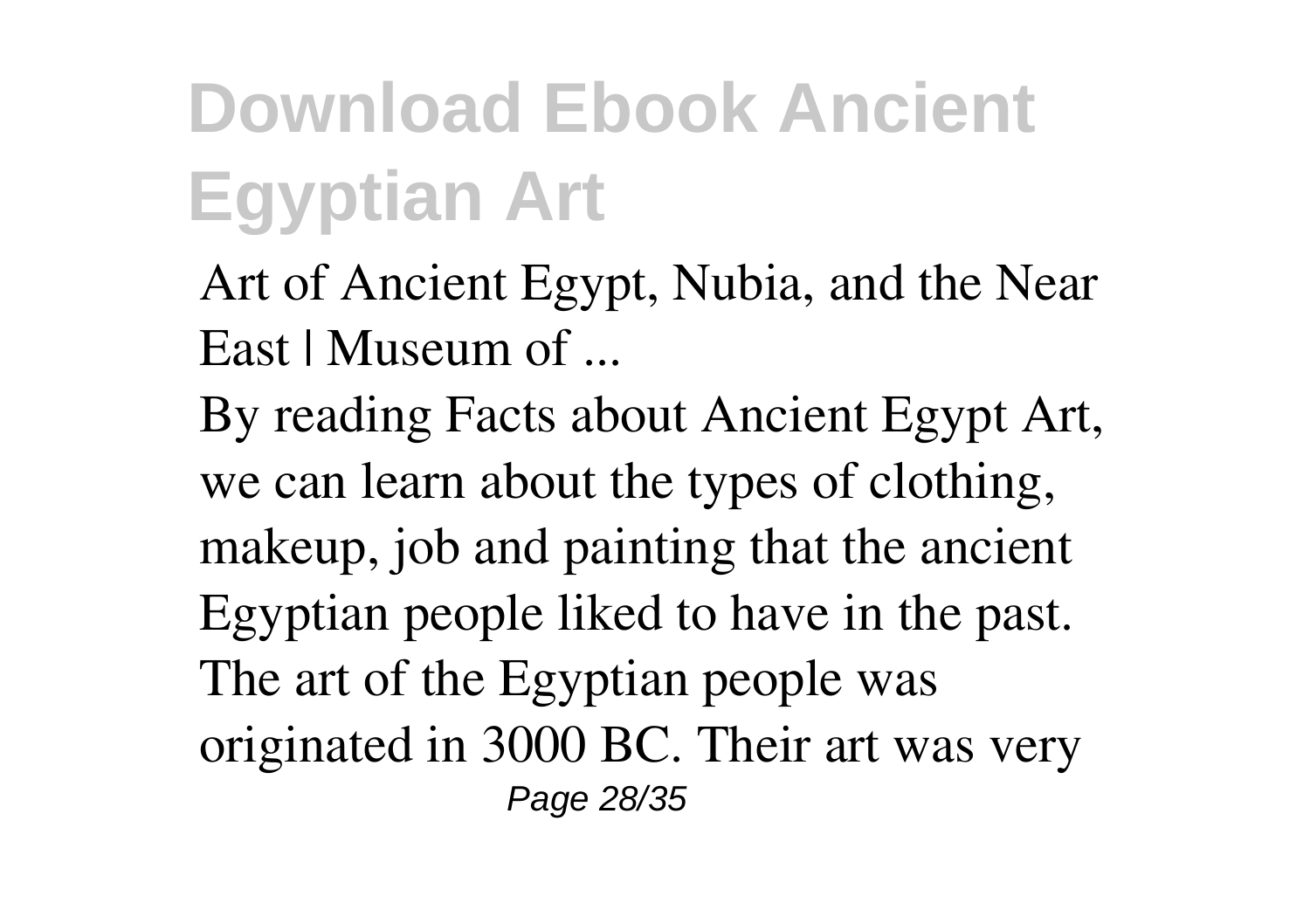much influenced by their religion.

10 Facts about Ancient Egypt Art | Fact File

New Kingdom, Dynasty 18, circa139011352 B.C.E. Faience, height 9 13 / 16 in. (25 cm). Brooklyn Museum, Page 29/35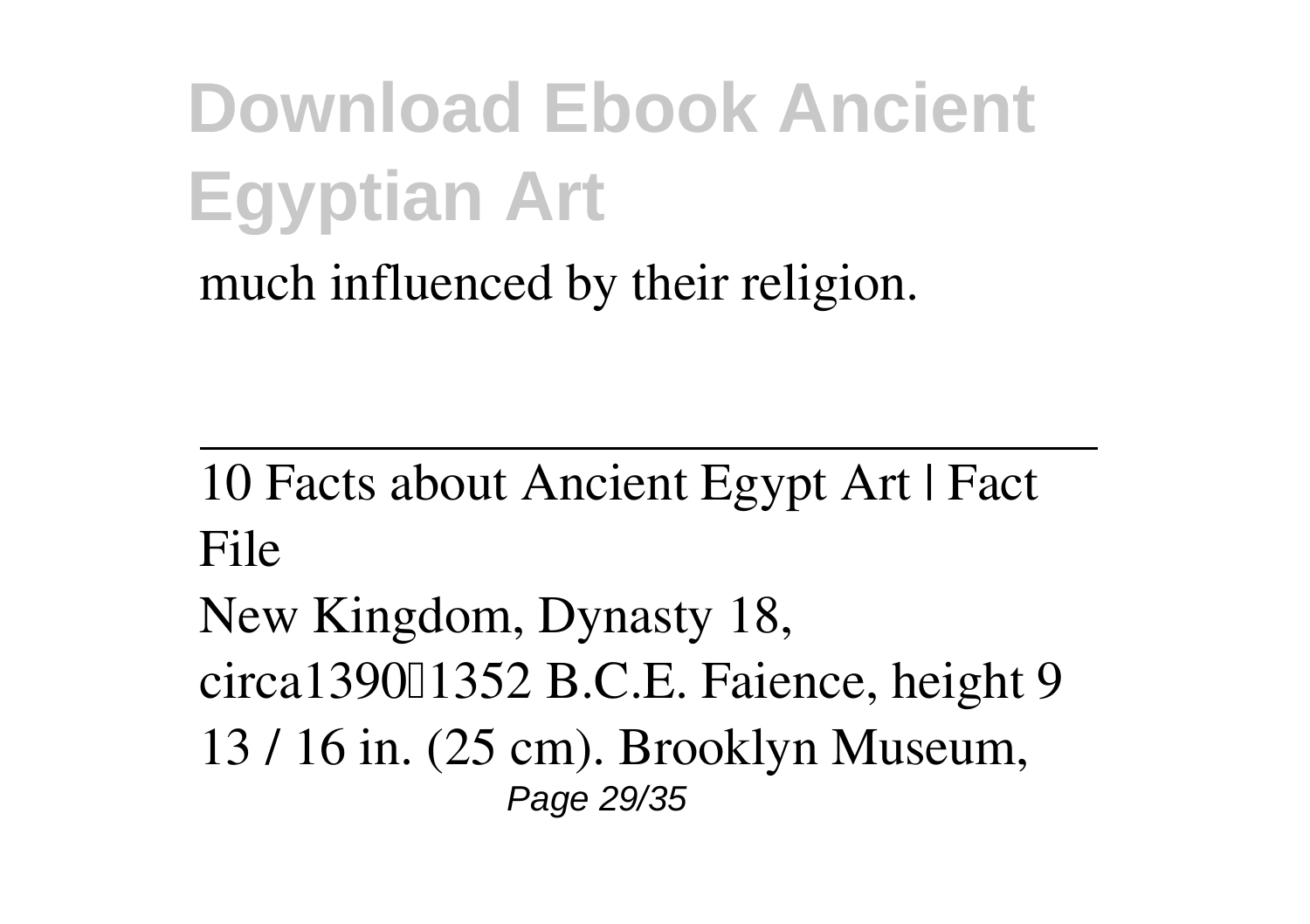Charles Edwin Wilbour Fund, 37.123E. Female Figurine. Egypt, from Malmariya. Predynastic Period, Naqada II, circa 350003400 B.C.E. Terracotta, painted, 11  $1 \cup 2 \times 5$  1  $\cup 2 \times 2$  1  $\cup$  4 in. (29.2  $\times$  14  $\times$  5.7 cm).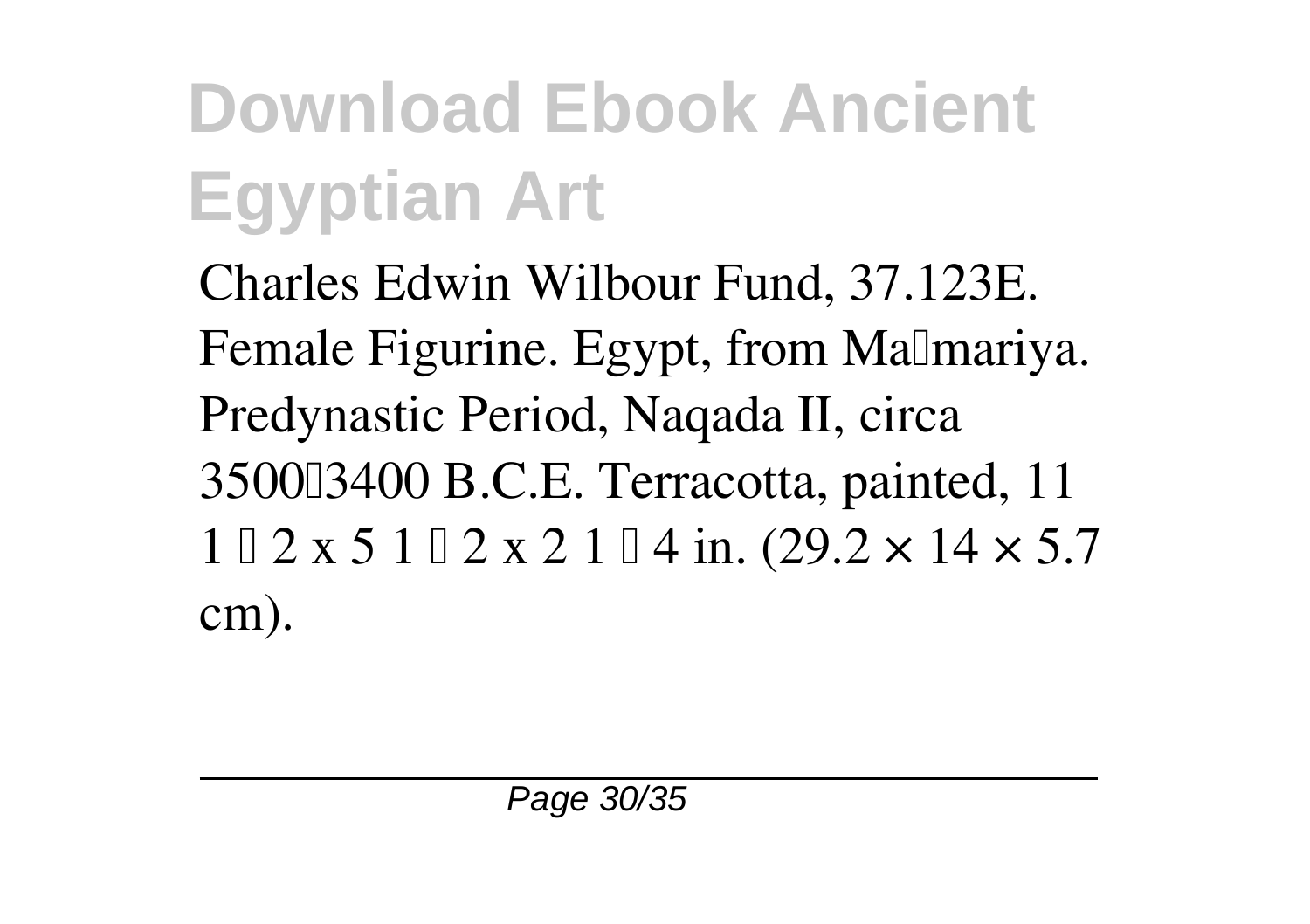Brooklyn Museum: Ancient Egyptian Art Egyptian art from this time period we will see in this lesson (stretching from 3000 BCE until around 300 BCE) has been found in the forms of pottery, sculptures and colorful hieroglyphics in burial...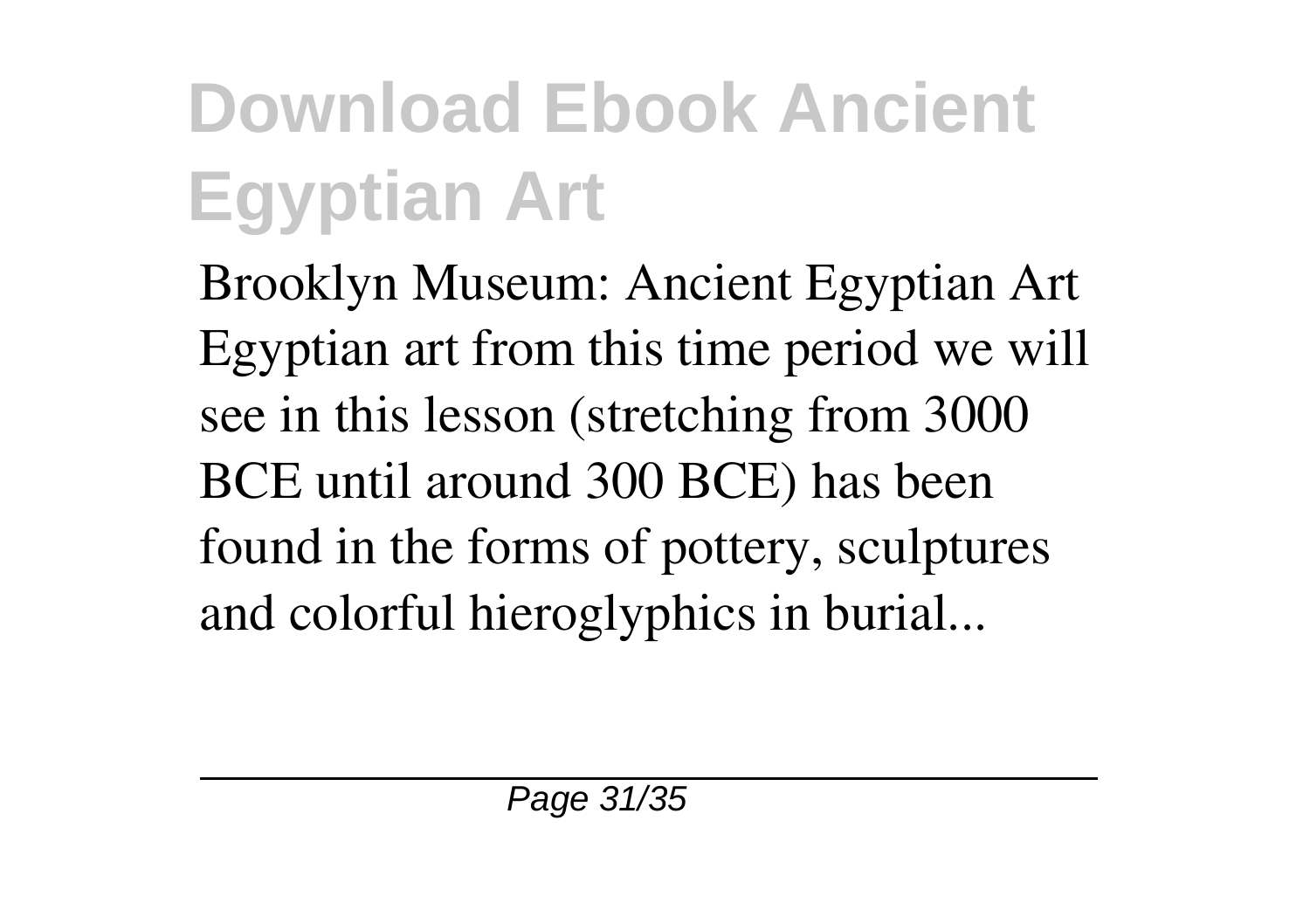- Ancient Egyptian Art: History and Style Video & Lesson ...
- Similar Art for Over 3000 Years The civilization of Ancient Egypt ruled the land of the Nile for over 3000 years. Surprisingly enough, their art changed little during that time. The original style of art was first used in 3000 B.C. and the Page 32/35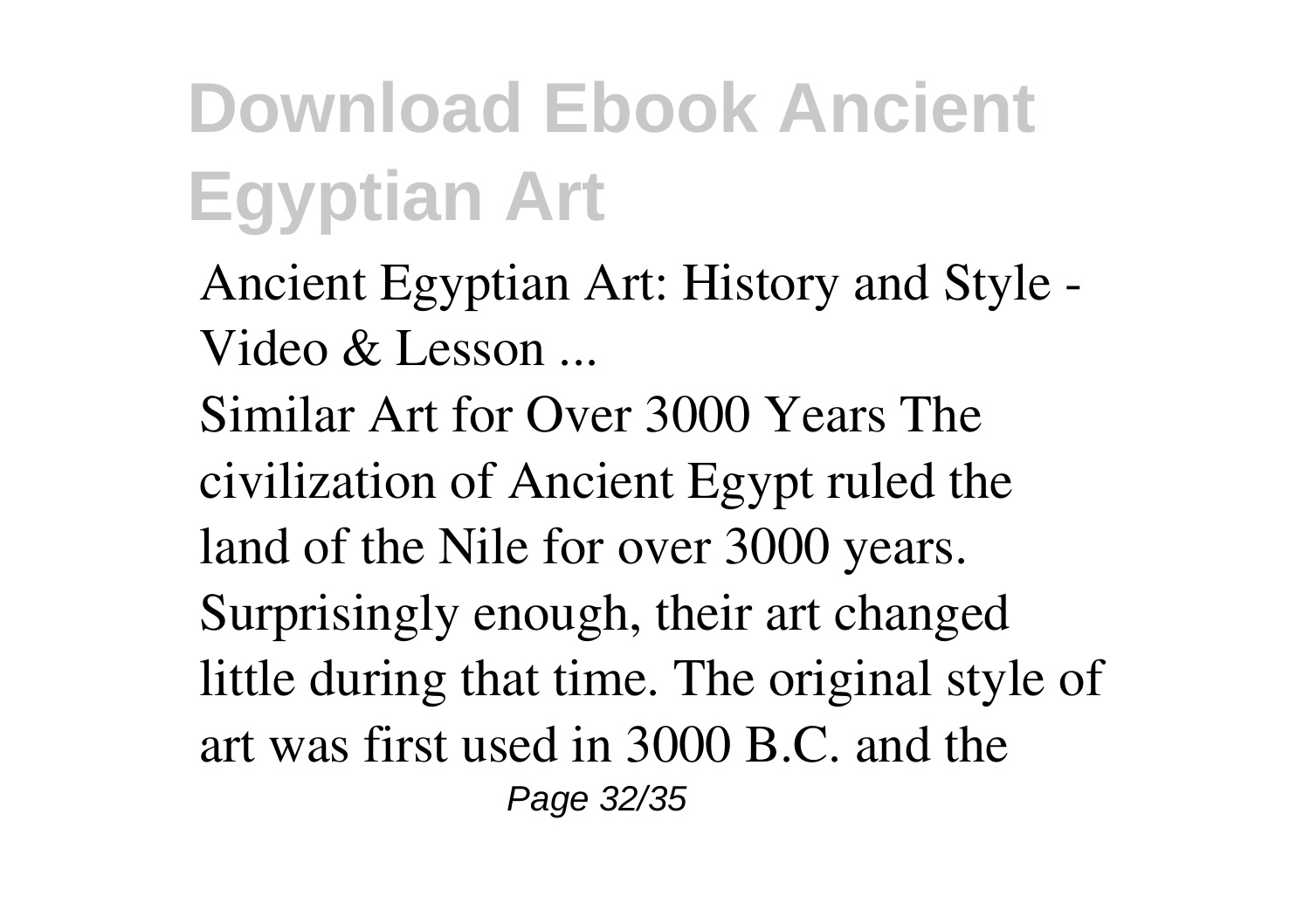most respected artists continued to copy these styles for the next 3000 years.

History: Ancient Egyptian Art for Kids - **Ducksters** 

Ancient Egyptian art must be viewed from the standpoint of the ancient Egyptians to Page 33/35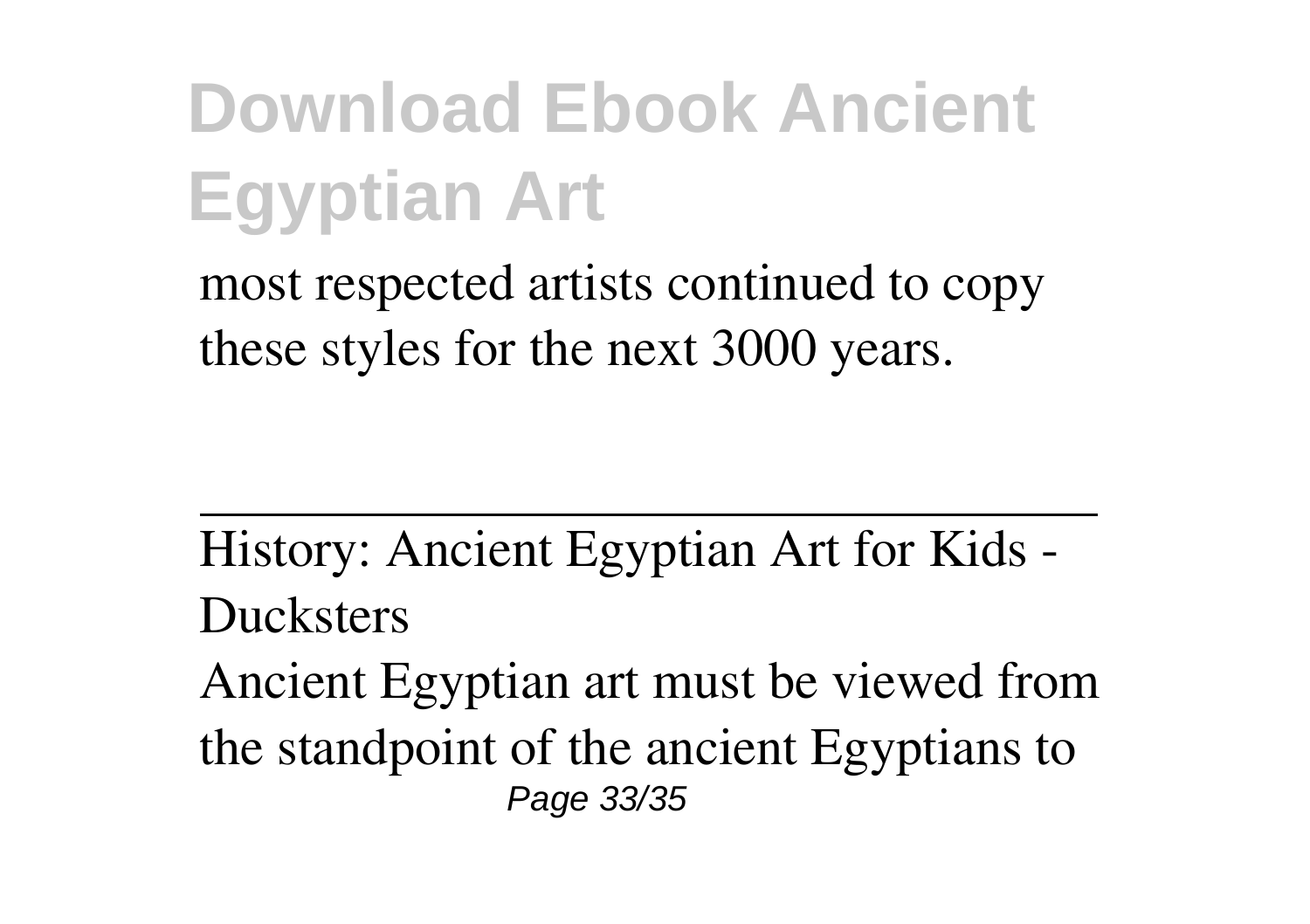understand it. The somewhat static, usually formal, strangely abstract, and often blocky nature of much Egyptian imagery has, at times, led to unfavorable comparisons with later, and much more **Inaturalistic, Greek or Renaissance art.**